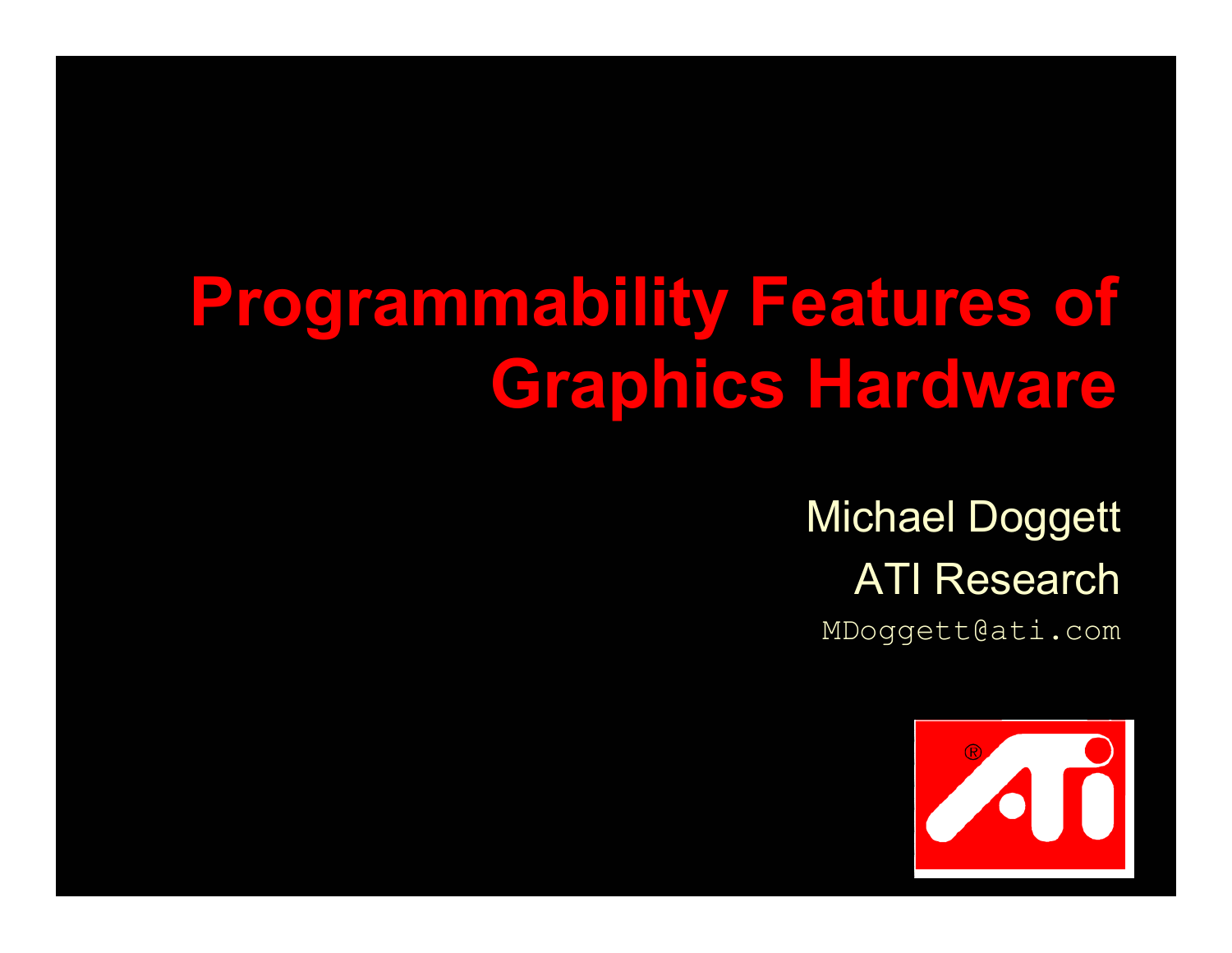### **Outline**

- $\mathcal{L}_{\mathcal{A}}$ Graphics Hardware
- $\mathcal{L}_{\mathcal{A}}$  Transform Stage
	- Vertex Engine
		- OpenGL ARB vertex program
- $\mathcal{L}_{\mathcal{A}}$  Fragment Stage
	- $\blacksquare$  Pixel Pipeline
		- **DenGL ARB fragment program**
- п **Examples** 
	- Mandelbrot
	- FFT
	- $\blacksquare$ Displacement Mapping
- $\mathbf{r}$  Programming Options
	- $\Box$ OpenGL Shading Language overview
- $\mathcal{L}_{\mathcal{A}}$ Computation on GPUs

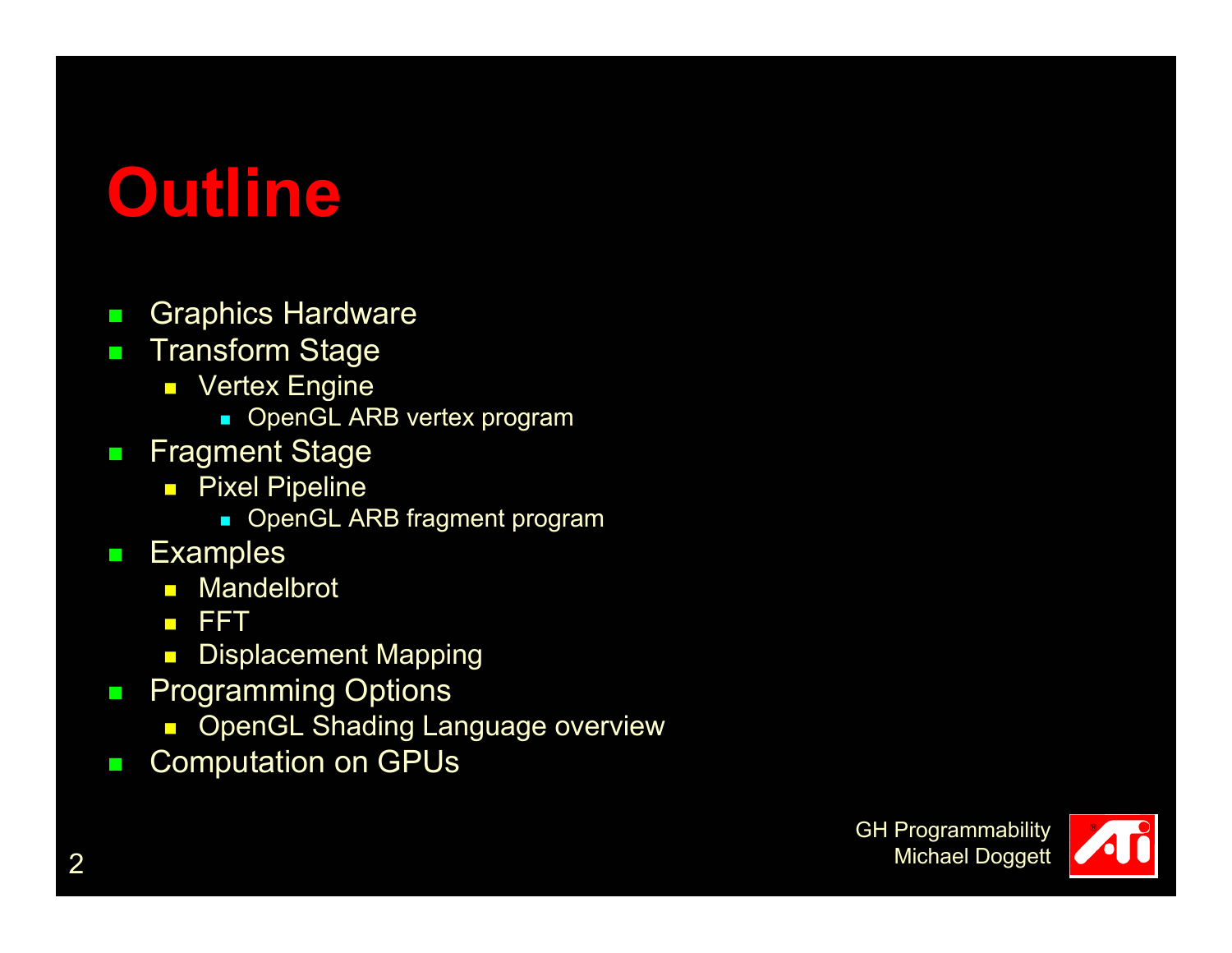**Hardware pipeline** 



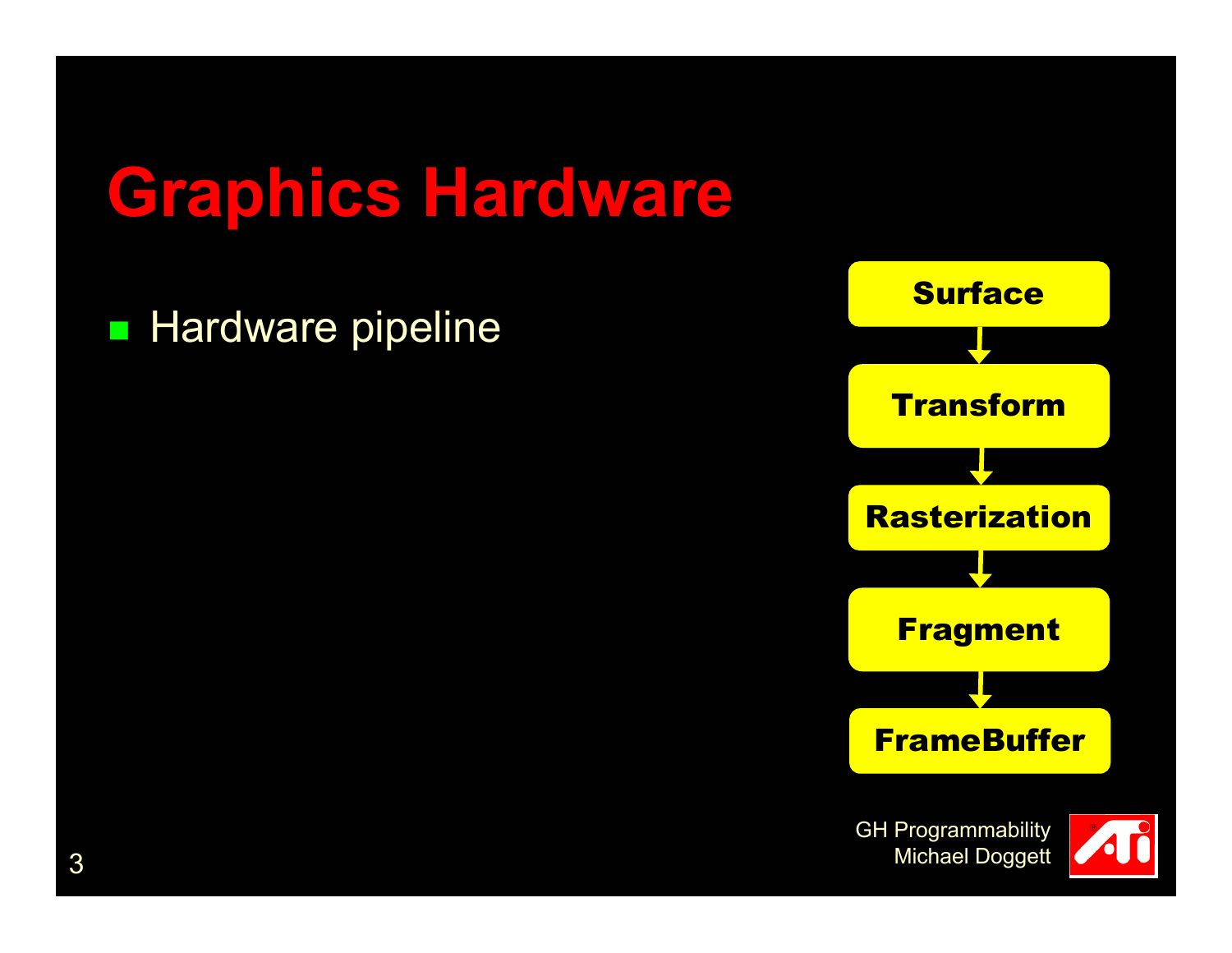- $\mathbf{r}$  Hardware pipeline
	- $\overline{\phantom{0}}$  Based on RADEON 9800
		- 380MHz
	- $\mathbf{r}$ **SIMD stages** 
		- **Exercise Transform**
		- **Fragment**
	- $\mathbb{R}^n$ Highly parallel
	- $\mathbf{r}$  4 component vector registers and operations
	- $\Box$  High computation/bandwidth ratio
		- Arithmetic intensity



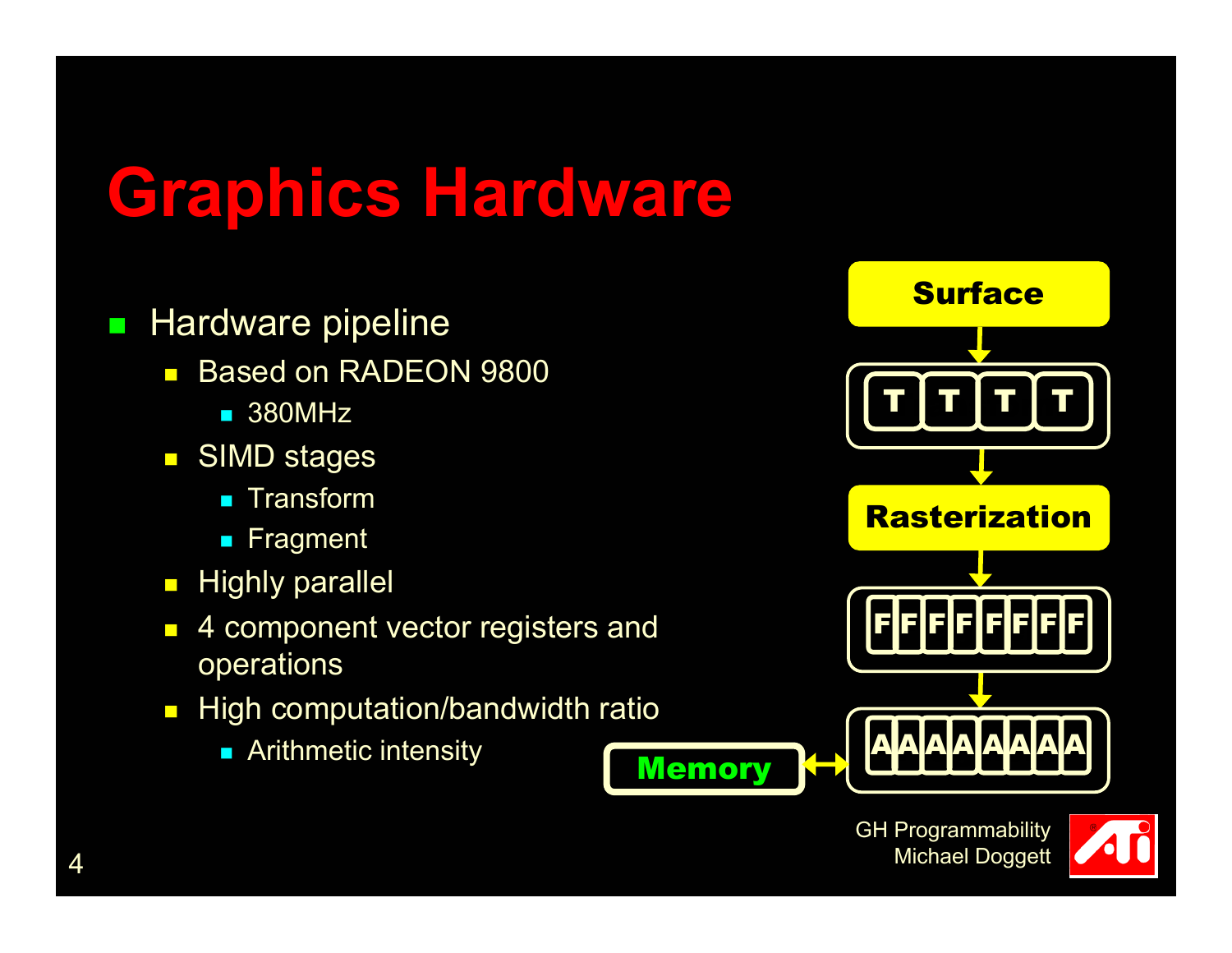#### $\mathcal{L}_{\mathcal{A}}$ Input – 3D Scene

- $\blacksquare$  Typically triangles made up of vertices
- $\overline{\phantom{a}}$ 1D buffers of vertex data



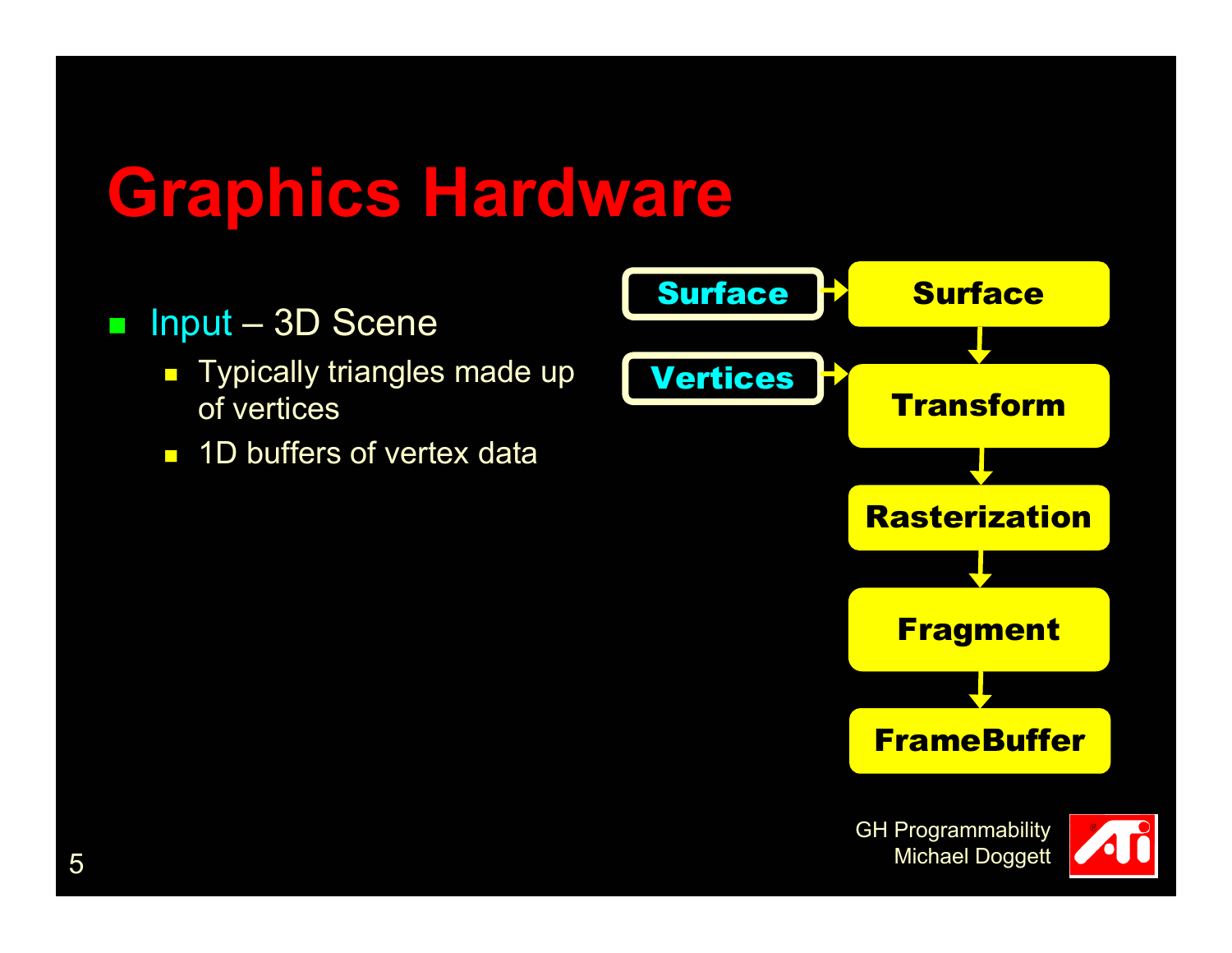#### $\mathcal{L}_{\mathcal{A}}$ Input – 3D Scene

- $\blacksquare$  Typically triangles made up of vertices
- $\overline{\phantom{0}}$ 1D buffers of vertex data
- $\overline{\phantom{a}}$  Vertex and Fragment programs





6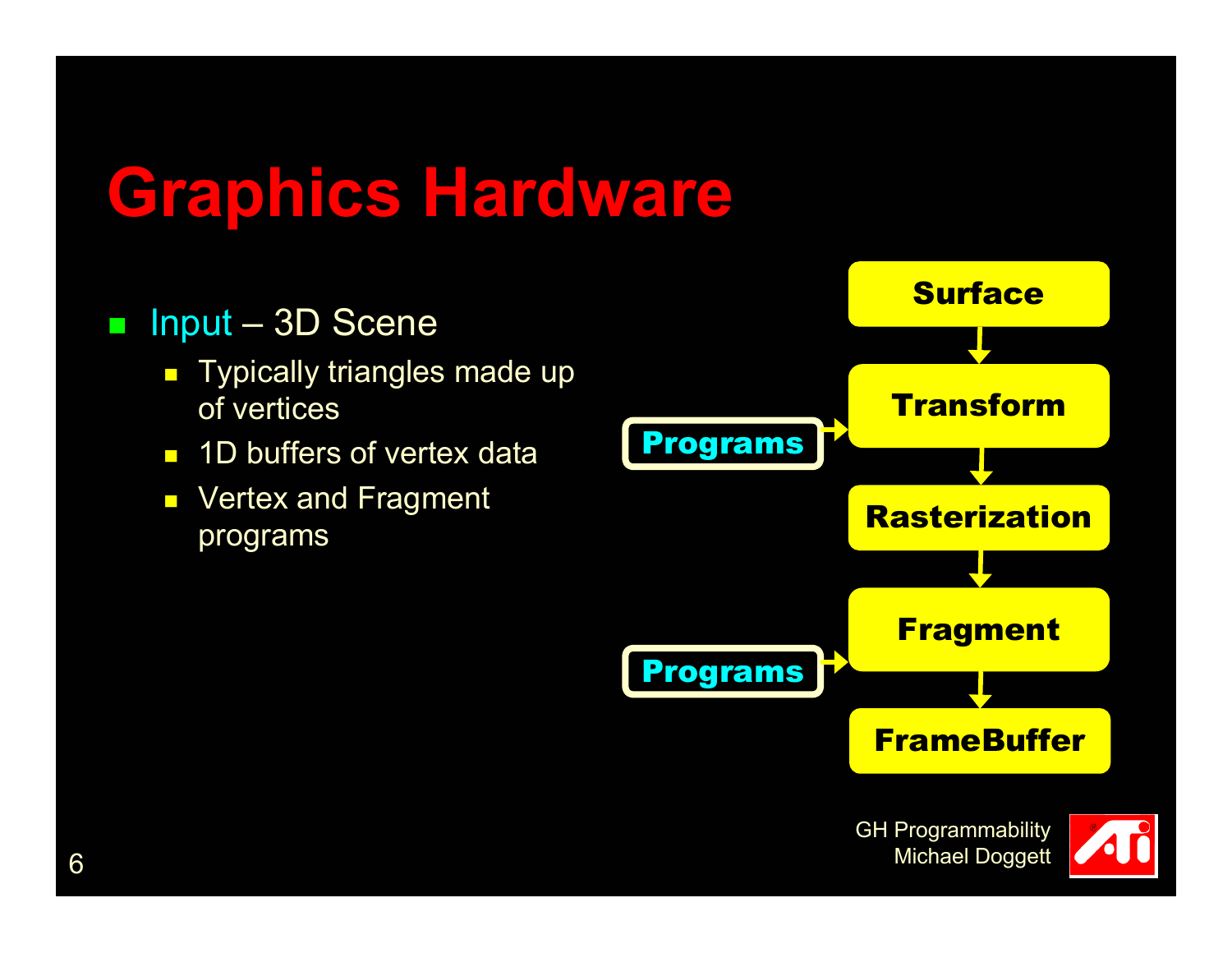#### $\mathcal{L}_{\mathcal{A}}$ Input – 3D Scene

- $\blacksquare$  Typically triangles made up of vertices
- $\blacksquare$ 1D buffers of vertex data
- $\overline{\phantom{a}}$  Vertex and Fragment programs
- $\blacksquare$ **Textures** 
	- $\overline{\phantom{a}}$ Random memory access

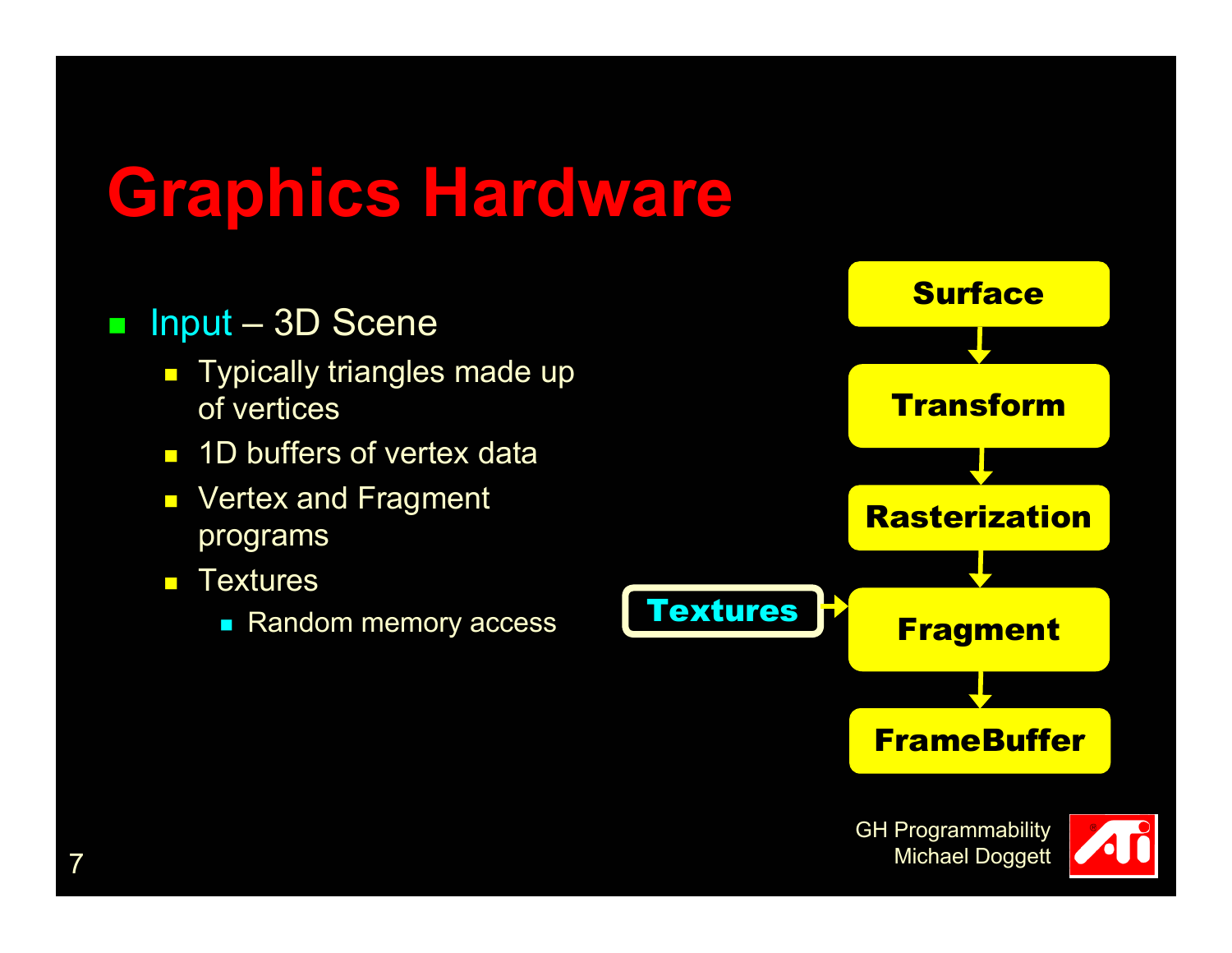#### $\mathcal{L}_{\mathcal{A}}$ Input – 3D Scene

- $\blacksquare$  Typically triangles made up of vertices
- $\blacksquare$ 1D buffers of vertex data
- $\overline{\phantom{a}}$  Vertex and Fragment programs
- $\blacksquare$ **Textures** 
	- **Random memory access**
- Output – 2D Image
	- × Color, depth and stencil



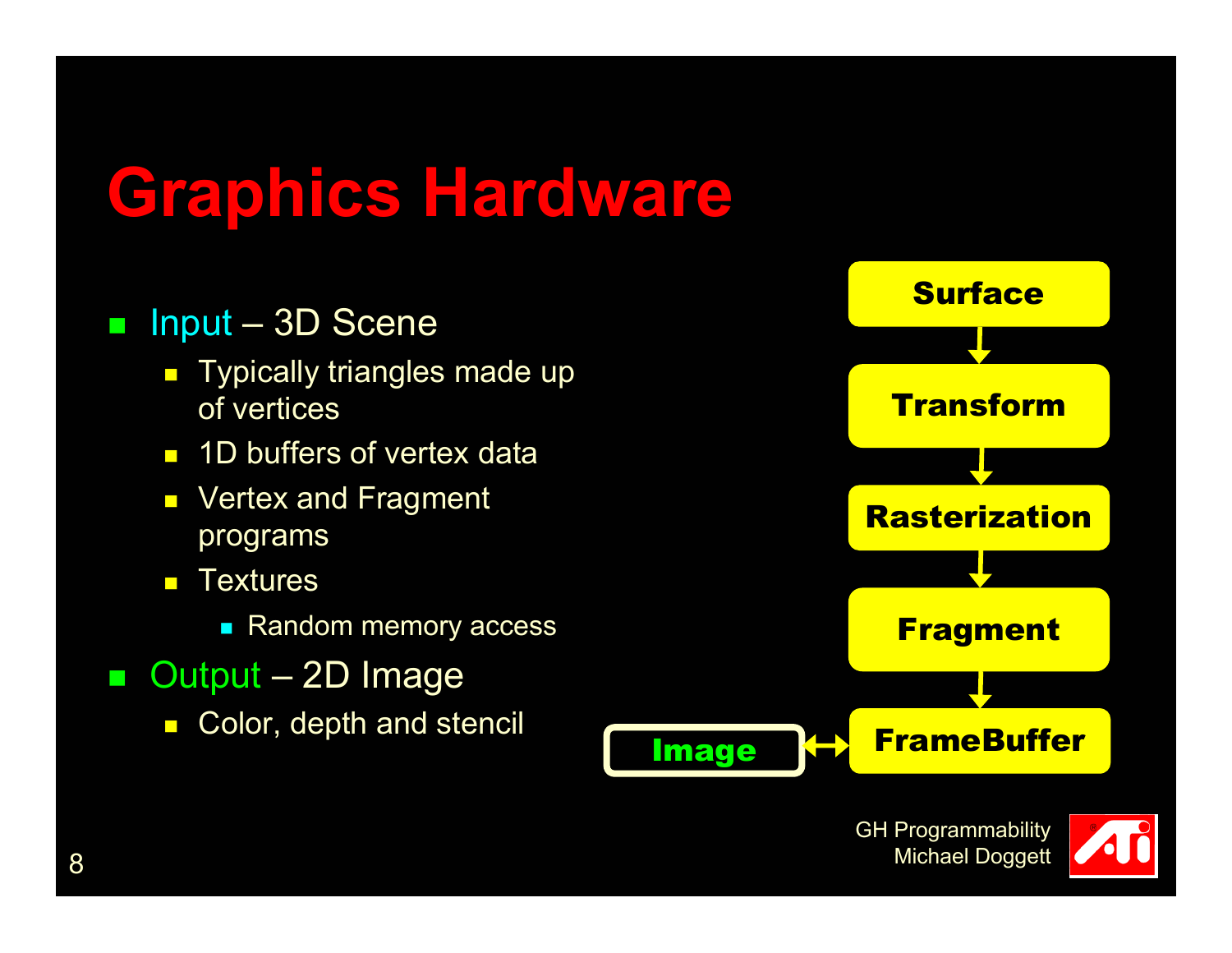- e<br>Sa Focus on programmable stages
	- $\Box$ Transform
	-



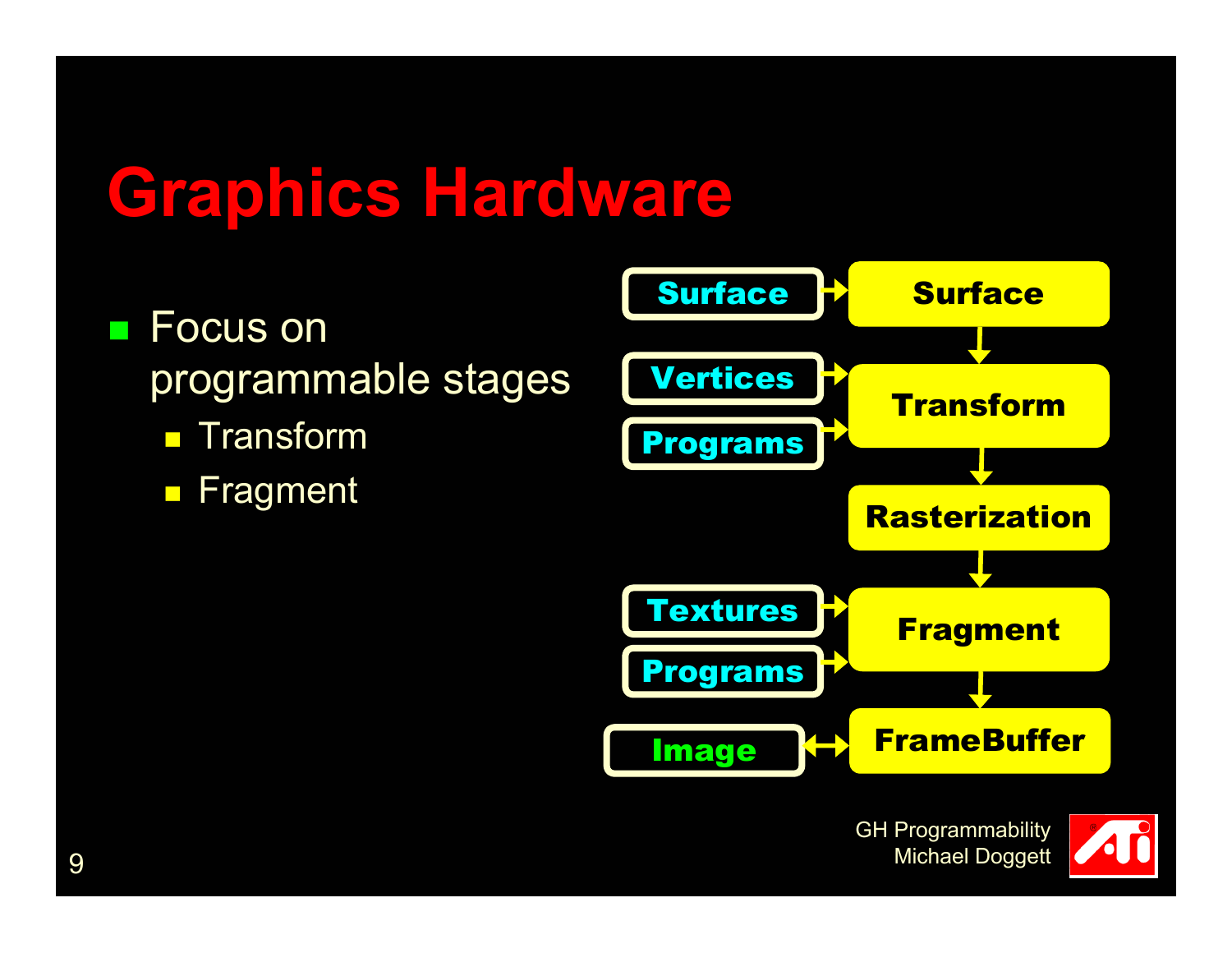## **Graphics Hardware Evolution**

| Year                 | 2000           | 2001              | 2002                 |
|----------------------|----------------|-------------------|----------------------|
| <b>ATI RADEON</b>    | 7500 (R100)    | 8500 (R200)       | 9700 (R300)          |
| <b>DirectX</b>       | $\overline{7}$ | 8                 | 9                    |
| <b>Stages</b>        |                |                   |                      |
| <b>Surface</b>       | <b>CPU</b>     | <b>CPU/GPU</b>    | <b>CPU/GPU</b>       |
| <b>Transform</b>     | <b>State</b>   | <b>VS 1.1</b>     | <b>VS 2.0</b>        |
|                      |                | 128 instrs        | 256 instrs           |
|                      |                |                   | <b>Control Flow</b>  |
| <b>Rasterization</b> | <b>State</b>   | <b>State</b>      | <b>State</b>         |
| <b>Fragment</b>      | <b>State</b>   | 12 tex/16 alu     | 32 tex/ 64 alu       |
|                      |                | s3.12 Fixed point | s16e7 Floating Point |
|                      |                | <b>PS 1.4</b>     | <b>PS 2.0</b>        |
| <b>FrameBuffer</b>   | <b>State</b>   | <b>State</b>      | <b>State</b>         |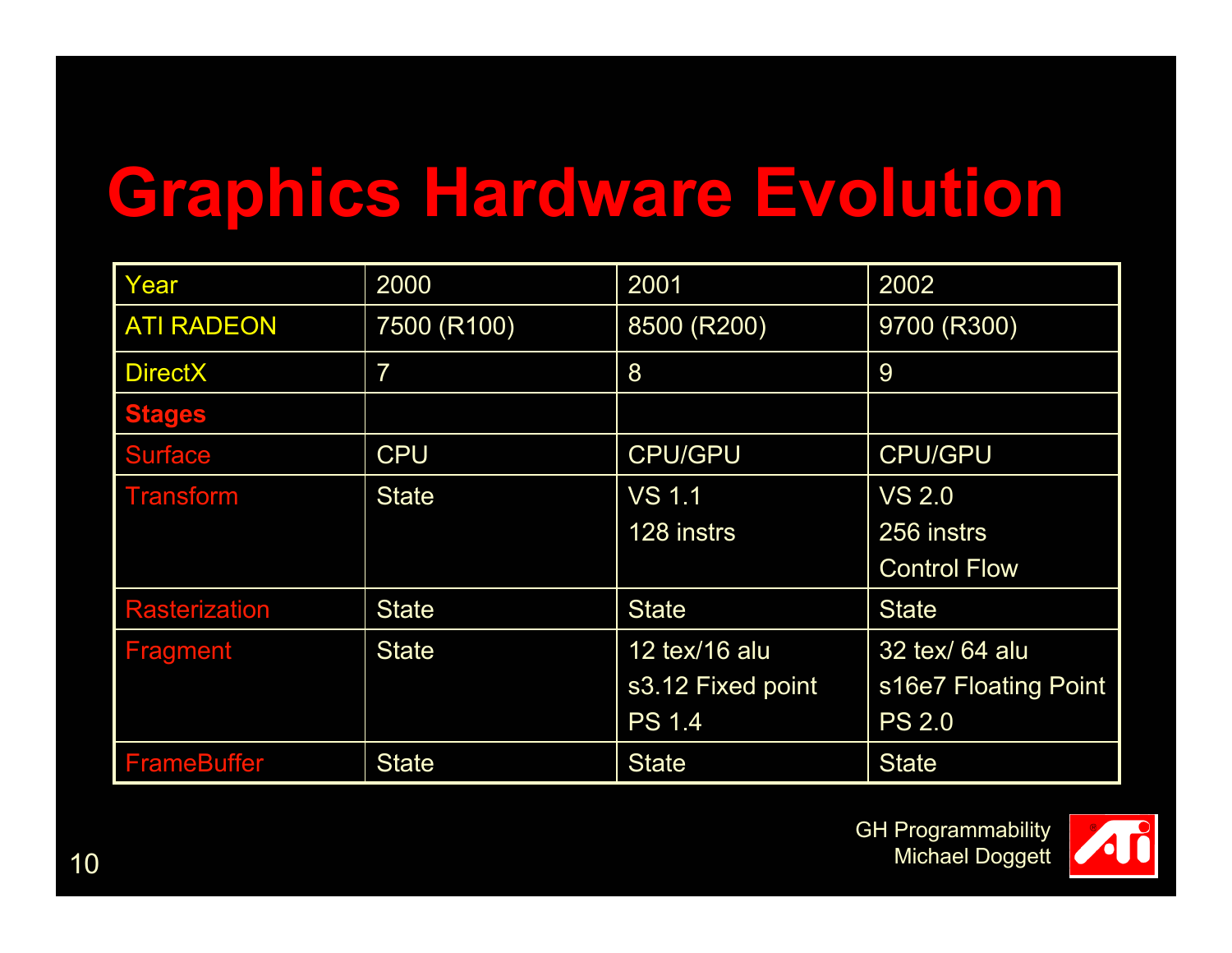### **Surface Generation Stage**

- e<br>Sa Newest stage
	- DX8 NPatches
- $\mathbb{R}^2$ State controlled
- $\mathbb{R}^2$  Geometric calculations based on complex surfaces



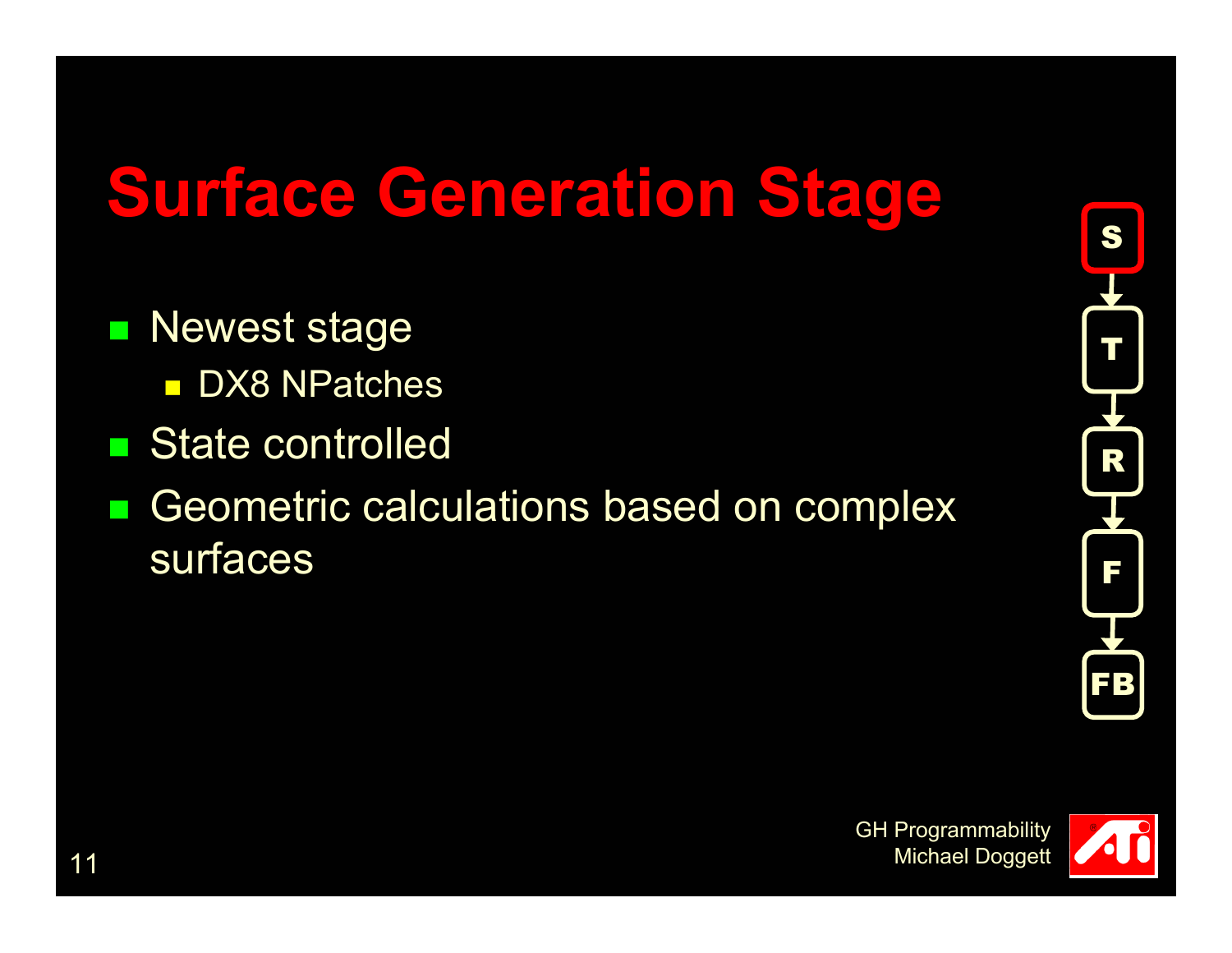# **Transform Stage**

#### Includes:

- $\blacksquare$ ModelView Transformation
- $\overline{\phantom{a}}$ Vertex Lighting
- $\overline{\phantom{0}}$ Perspective Transformation
- $\blacksquare$ Tweening/Skinning
- $\mathbf{r}$ Per-vertex operations
- $\mathcal{C}^{\mathcal{A}}$  Originally microcoded on DSPs or CPU
	- × Controlled by fixed function state
- Programmable Vertex Engine
	- $\blacksquare$ Lindholm et al., SIGGRAPH 2001

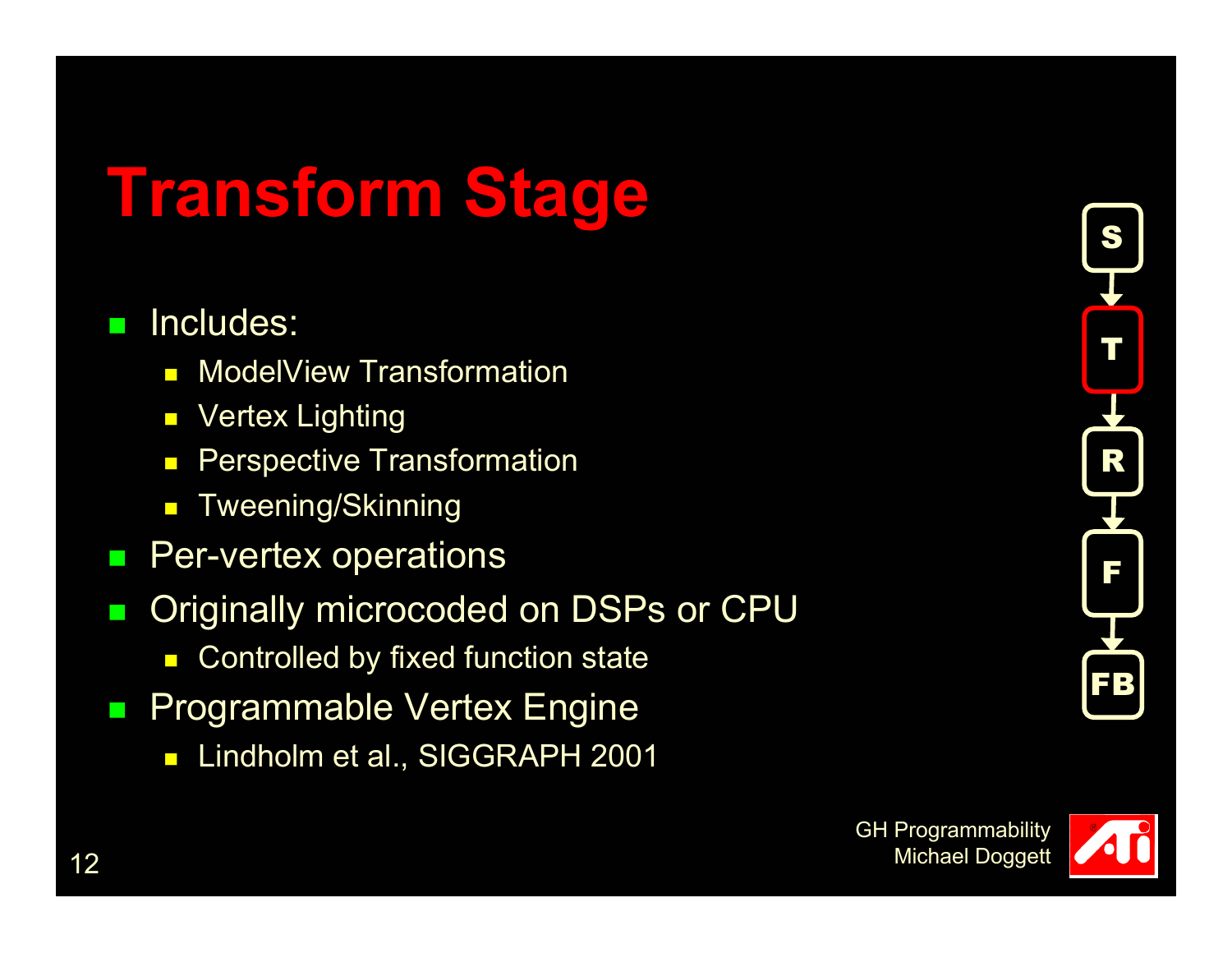# **Vertex Engine**

 4 parallel vertex engines  $\mathbb{R}^2$ **Input** 

- **L** Vertex stream
- **Constants**
- $\mathbb{R}^n$ **Output** 
	- **Position, Color, Tex** Coords
- $\mathcal{L}_{\mathcal{A}}$  Program (Shader) has up to 256 instructions



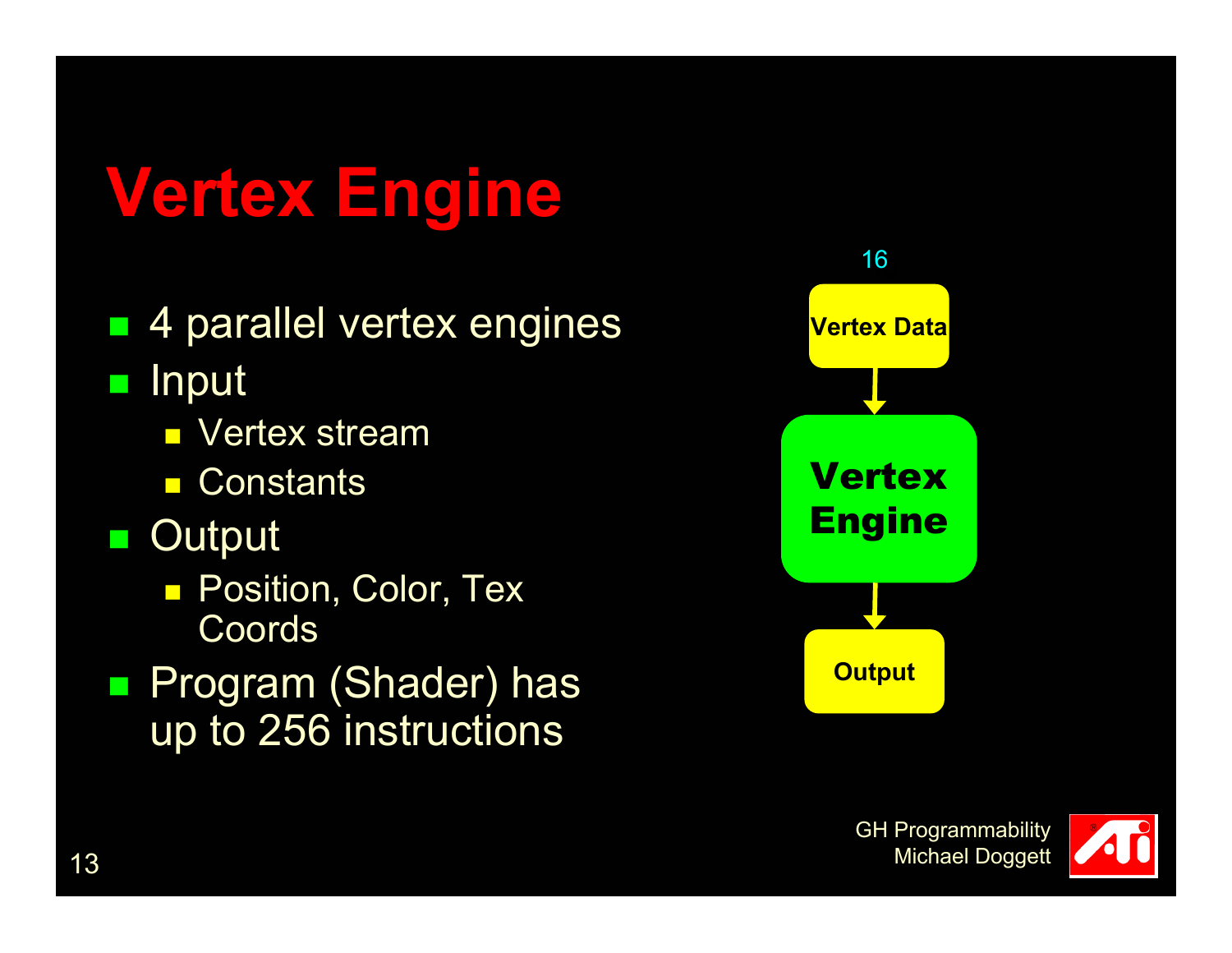# **Vertex Engine**

#### $\mathcal{L}_{\mathcal{A}}$ **Registers**

- **Four component floating point** vectors
- 12 Read-write temp registers
- $\mathcal{L}_{\mathcal{A}}$  Output registers
	- **position, color, fogcoord, pointsize, texcoord**
- **Nertex shader outputs are** pixel shader inputs

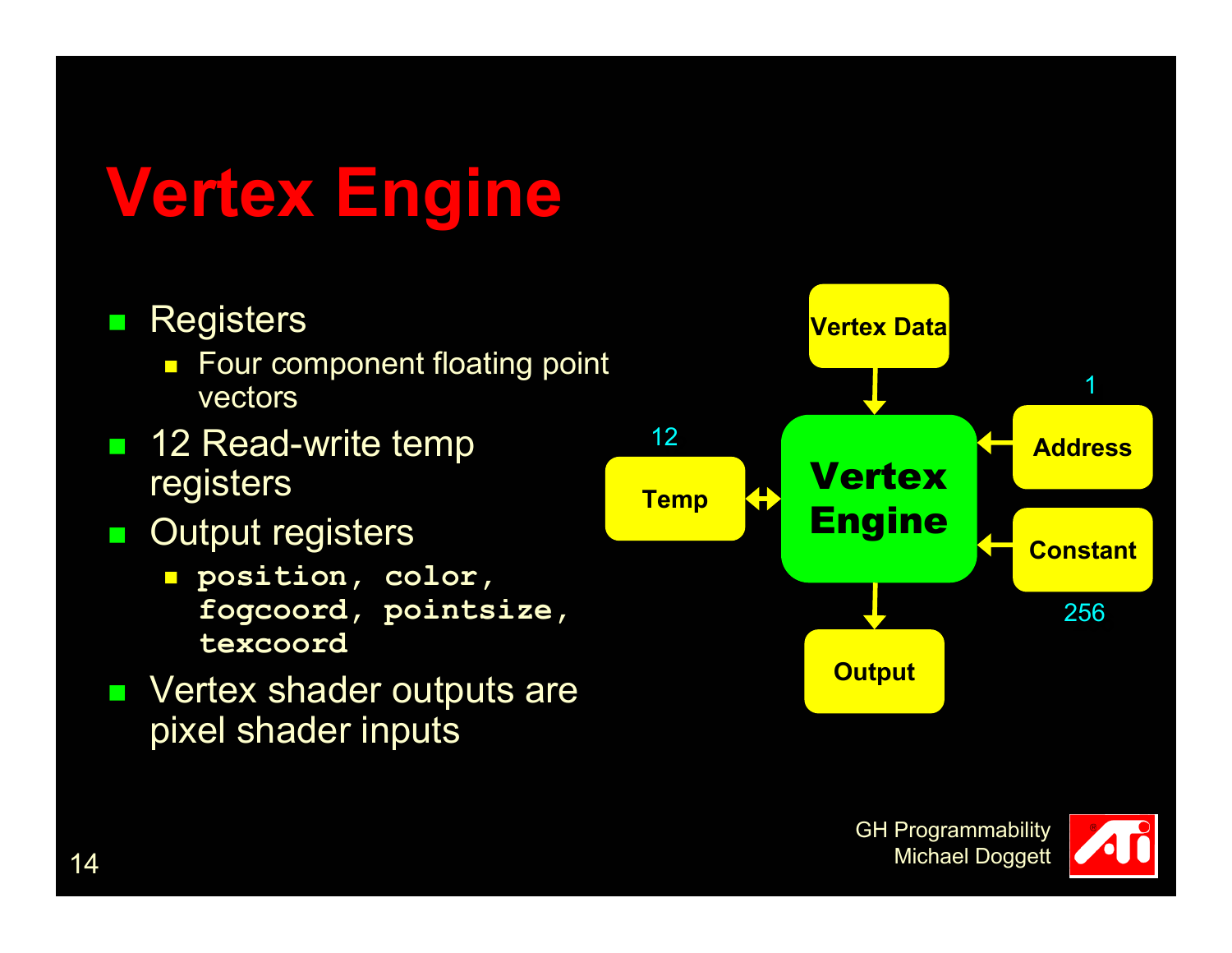#### **Vertex Program Instructions**

#### **■ Basic arithmetic operators**

**ADD, MAD, MUL, SUB**

#### **Comparison**

**MAX, MIN, SGE, SLT**

#### ■ Dot and cross Product

**DP3, DP4, DPH, XPD**

#### **Exponential functions**

**EX2, EXP, LG2, LOG**

#### **Other**

 **ABS, ARL, DST, FLR, FRC, LIT, MOV, POW, RCP, RSQ, SWZ**

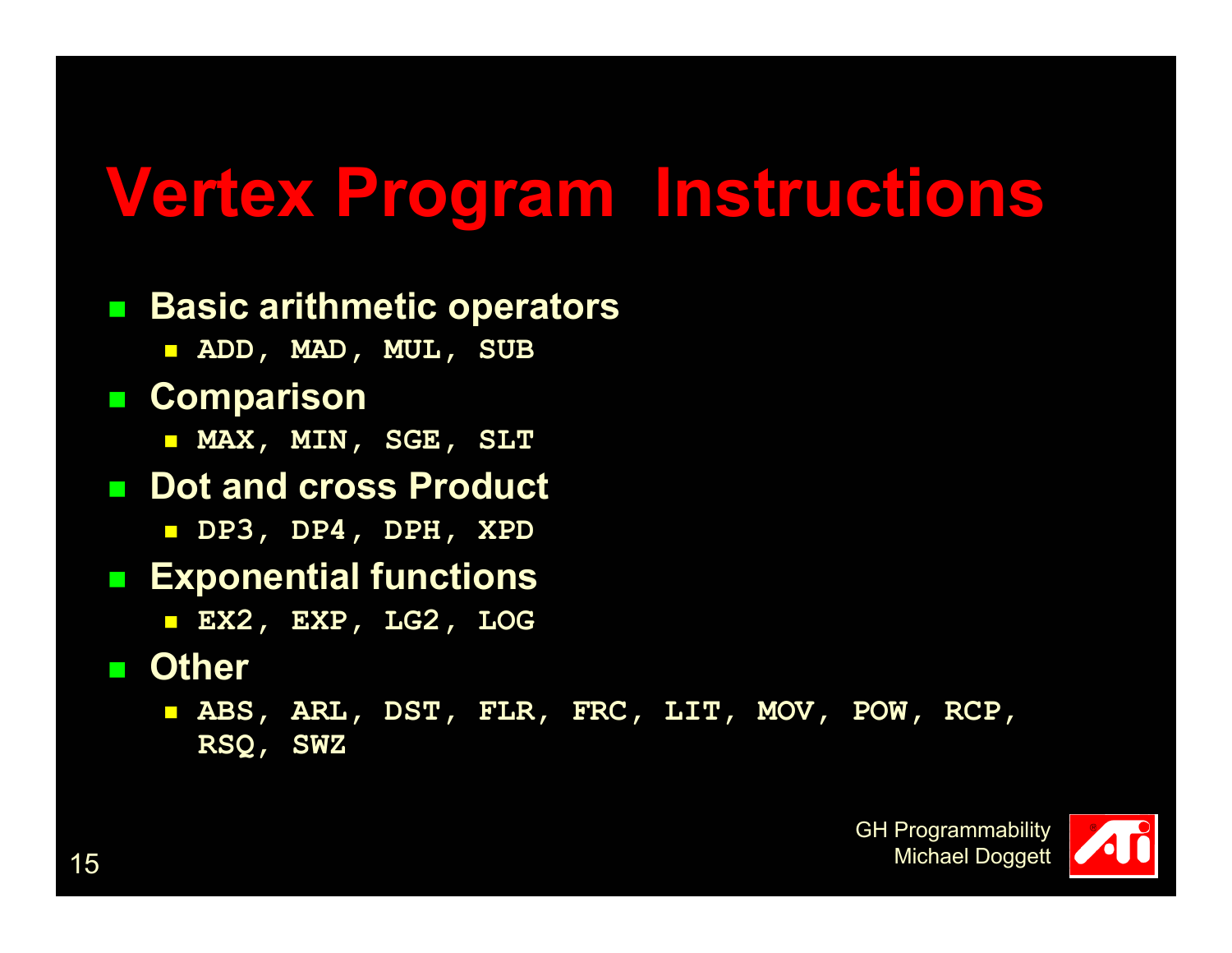## **Register Modifiers**

- e<br>Sa Source swizzle selects which components to use
	- $\overline{\phantom{a}}$ **iPosition.[xyzw][xyzw][xyzw][xyzw]**
	- $\overline{\phantom{a}}$ e.g. **iPosition.yzxw**
- Destination mask to select individual component
	- $\overline{\phantom{a}}$ **oColor.{x}{y}{z}{w}**
- e<br>Sa Source negation
	- $\overline{\phantom{a}}$ **-iNormal**

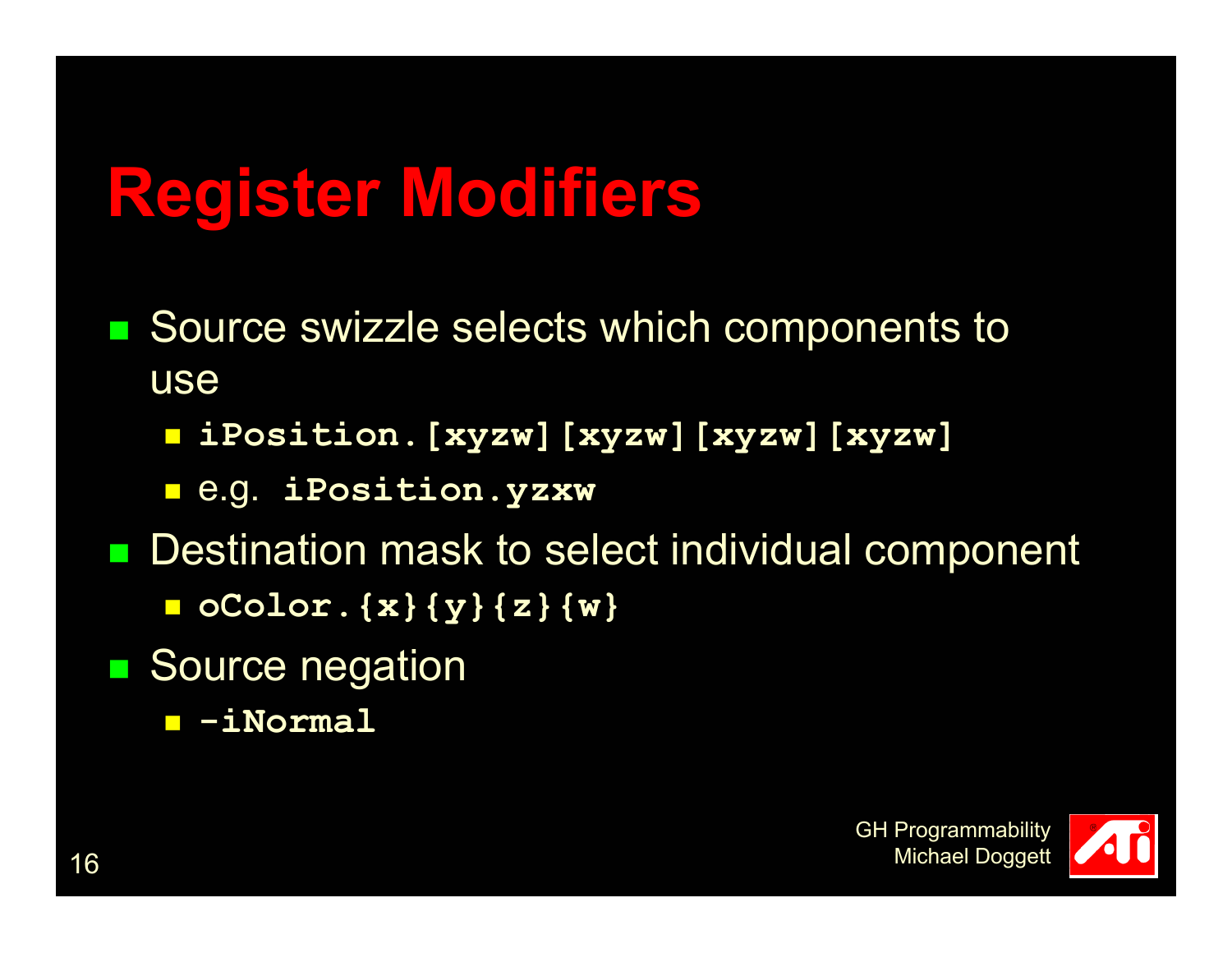### **Simple Vertex Program**

| !!ARBvp1.0         |                         |                                 |
|--------------------|-------------------------|---------------------------------|
| <b>ATTRIB iPos</b> |                         | $=$ vertex.position;            |
| PARAM mvp[4]       |                         | $=$ { state.matrix.mvp };       |
|                    | <b>PARAM</b> ambientCol | $=$ state.lightprod[0].ambient; |
| <b>OUTPUT OPOS</b> |                         | $=$ result.position;            |
|                    | <b>OUTPUT OCOlOr</b>    | $=$ result.color;               |

```
# Transform the vertex to clip coordinates.
# Transform the vertex to clip coordinates.
 DP4 oPos.x, mvp[0], iPos;
 oPos.x, mvp[0], iPos;
 DP4 oPos.y, mvp[1], iPos;
 oPos.y, mvp[1], iPos;
 DP4 oPos.z, mvp[2], iPos;
 oPos.z, mvp[2], iPos;
 DP4 oPos.w, mvp[3], iPos;
 oPos.w, mvp[3], iPos;
DP4DP4DP4DP4
```
**# Write out a color. # Write out a color. MOV oColor, ambientCol; oColor, ambientCol; ENDENDMOV**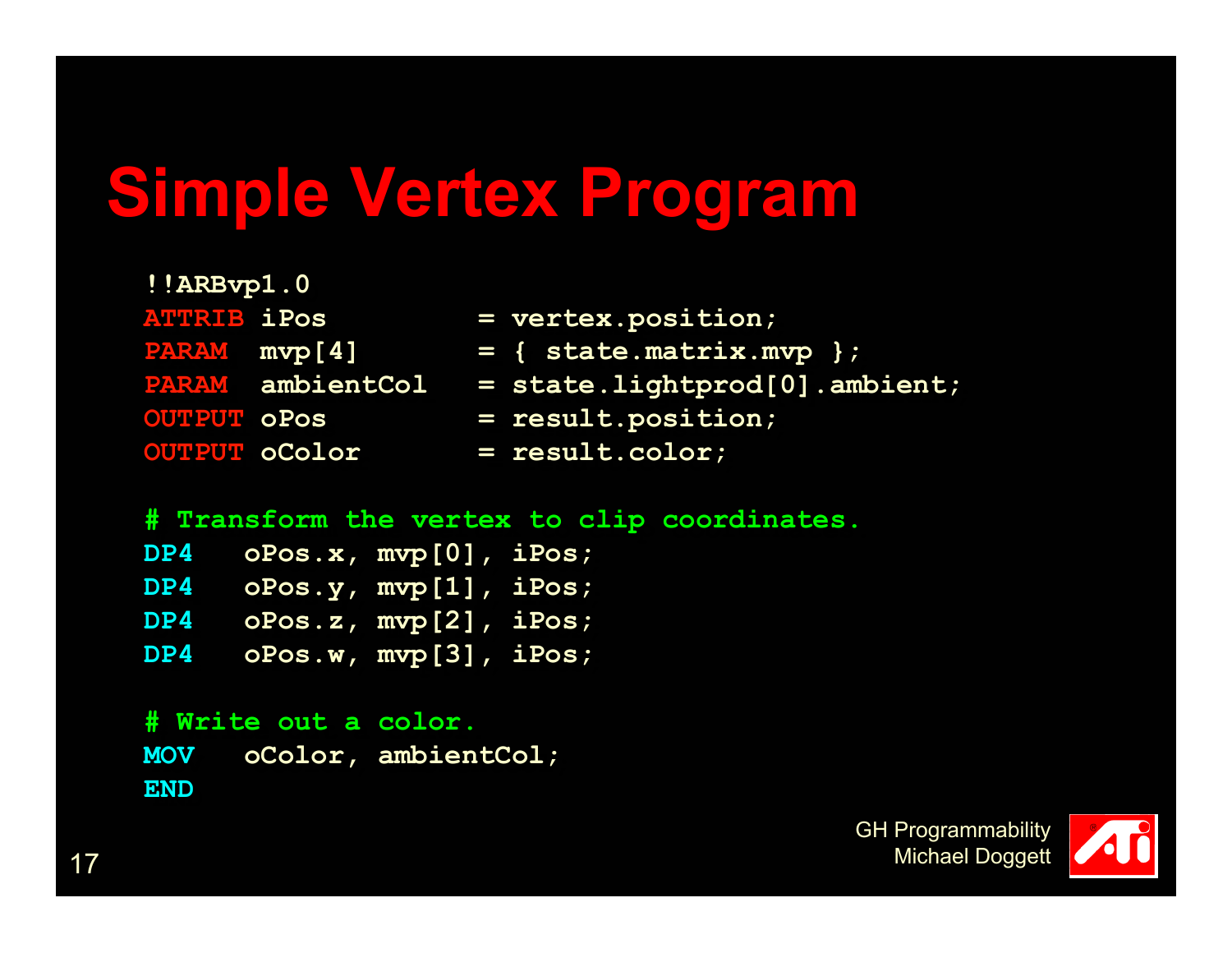### **RADEON 9800 Vertex Shader**

- e<br>Sa DirectX 9.0 Vertex Shader 2.0
- $\mathbb{R}^2$ Same arithmetic instructions
- $\mathbb{R}^2$ Constant based control flow capabilities
- $\mathcal{L}_{\mathcal{A}}$  Loops, branches, subroutines
	- CALL, LOOP, ENDLOOP, JUMP, JNZ, LABEL, REPEAT, ENDREPEAT, RETURN
	- 16 Integer constants
	- **16 Boolean constants**
	- $\overline{\mathbb{R}^n}$ Loop counter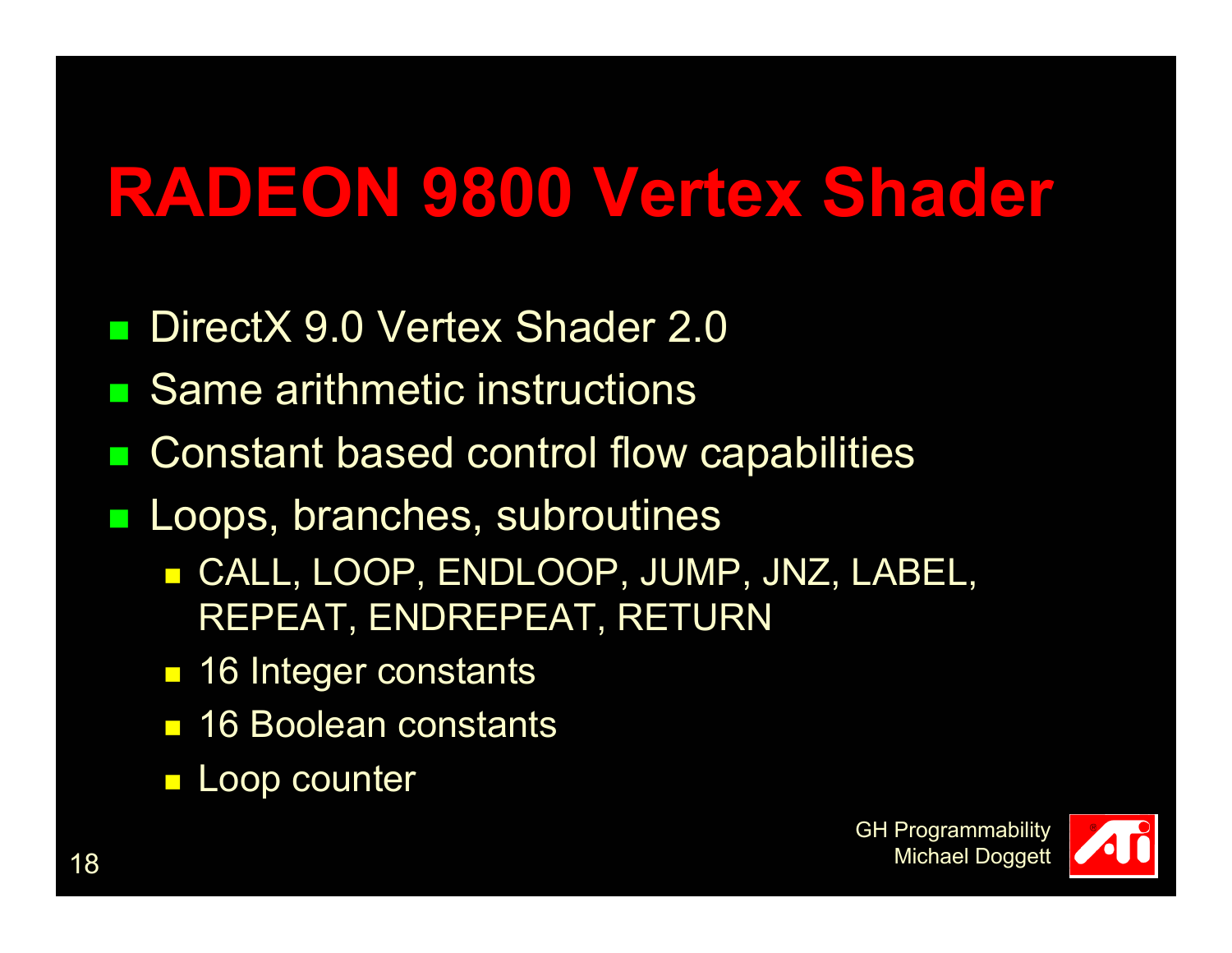## **Rasterization Stage**

#### e<br>Sa Includes:

- $\mathbb{R}^2$ Triangle Setup
- $\mathbb{R}^2$ Viewport Clipping
- $\mathbb{R}^2$ Viewport Transform
- $\mathbb{R}^2$ **Rasterization**
- $\mathbb{R}^2$  Not programmable, some control through state  $\mathbb{R}^2$  High precision vertex parameter interpolators Position, normal, color, tex coords



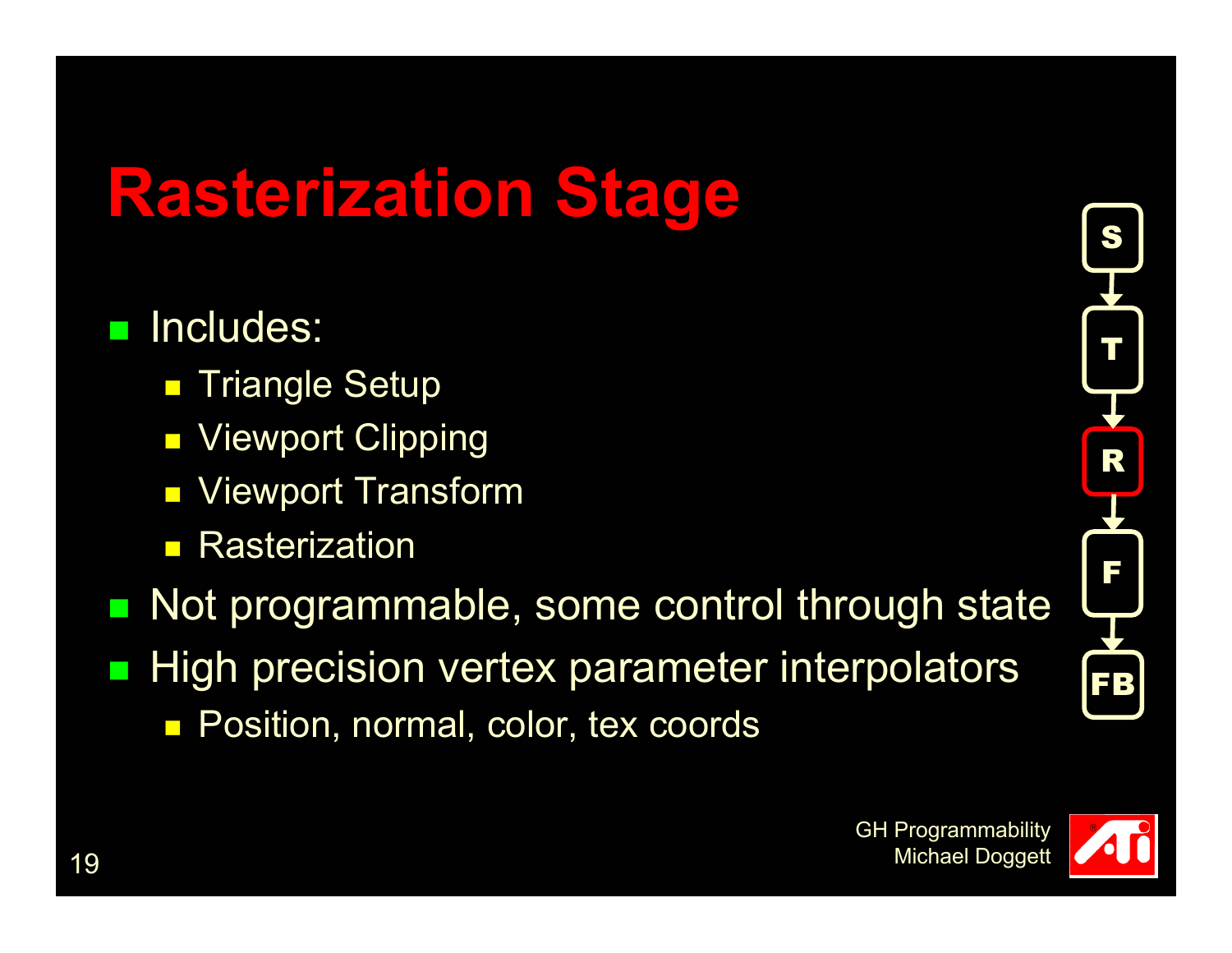## **Fragment Stage**

- Includes:
	- $\blacksquare$  Texturing
		- arbitrary memory fetch (Gather)
		- $\blacksquare$  fixed point filtering
			- Point, Linear, Bi-linear, Tri-linear, Anisotropic
	- Fragment (Per-Pixel) Lighting
- e<br>Sa RADEON 9700 introduced floating point
	- 32 Texture and 64 ALU instructions
	- Co-issue vector and scalar instruction



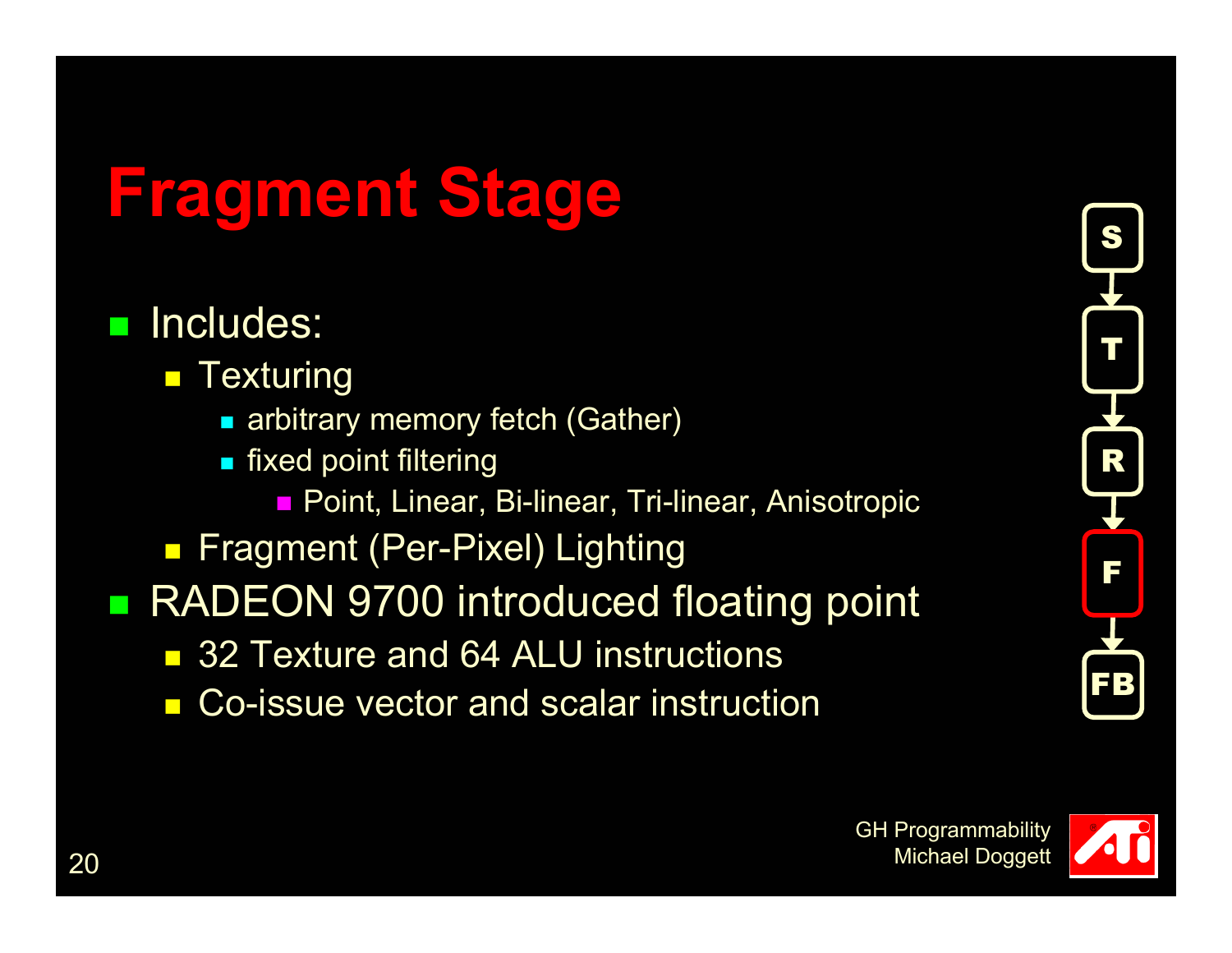# **Pixel Pipeline**

■ 8 parallel floating point pixel pipelines

 $\mathcal{L}_{\mathcal{A}}$ **Input** 

- Color, Texcoords
- e<br>Sa **Output** 
	- Color, Depth
- e<br>Sa Output surfaces
	- 16, 32 bit float
	- 16 bit fixed



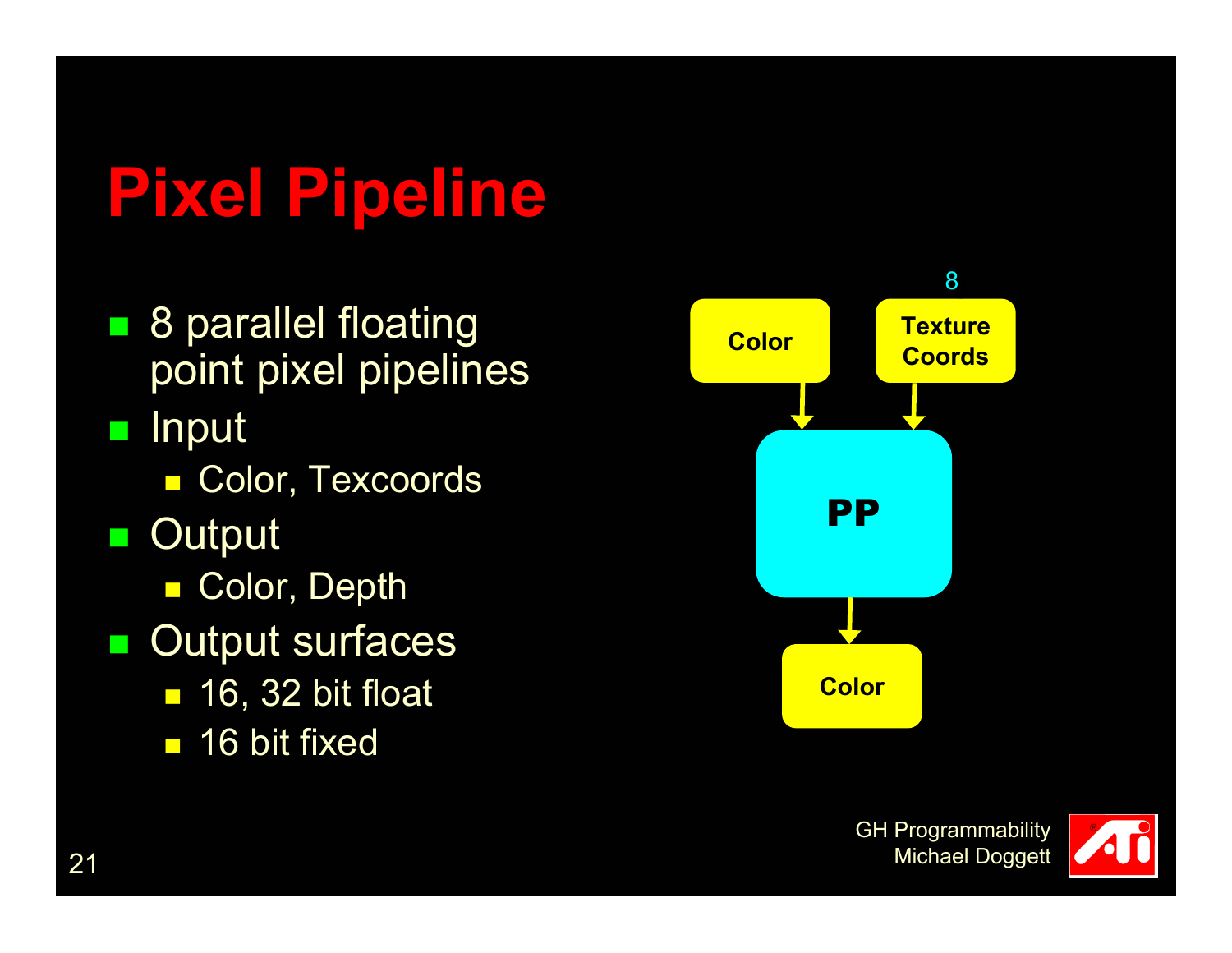# **Pixel Pipeline**

#### $\mathcal{L}_{\mathcal{A}}$ **Registers**

- $\overline{\phantom{0}}$ Four component
- 24bit floating point
	- **performance and** precision
- **12 read-write temp** registers
- **STEP** 16 Texture images
- $\mathcal{L}_{\mathcal{A}}$  Texture instructions
	- $\overline{\phantom{0}}$ **KIL, TEX, TXB, TXP**





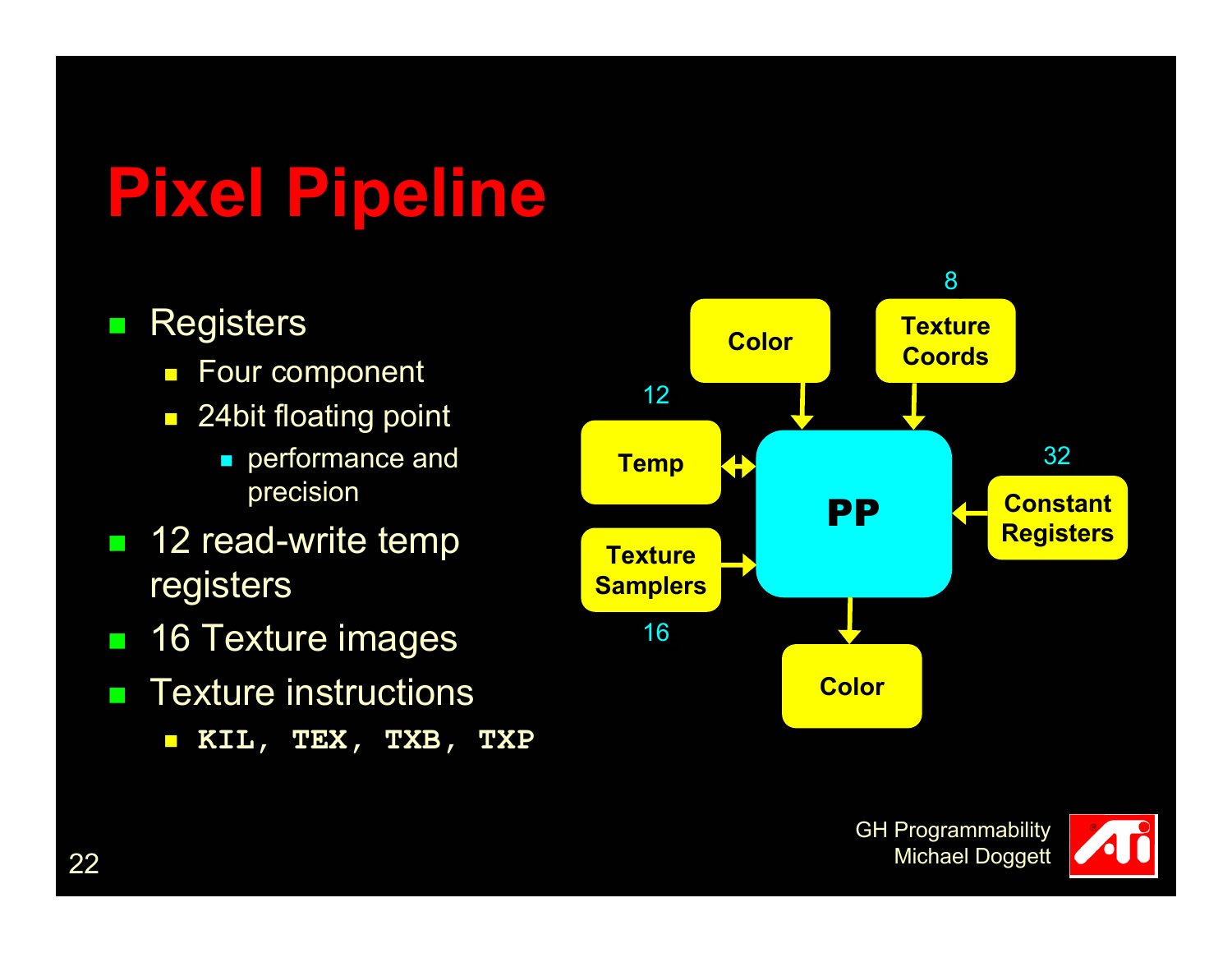## **Simple Fragment Program**

```
!!ARBfp1.0 
!!ARBfp1.0 
TEMP temp; 
TEMP temp; 
ATTRIB tex0 = fragment.texcoord[0]; # input register
ATTRIB tex0 = fragment.texcoord[0]; # input register
ATTRIB col0 = fragment.color; 
ATTRIB col0 = fragment.color; 
PARAM half = 0.5, 0.5, 0.5, 0.5; # constant
PARAM half = 0.5, 0.5, 0.5, 0.5; # constant
```

```
OUTPUT out = result.color; 
OUTPUT out = result.color;
```
**#Fetch texture #Fetch texture TEX temp, tex0, texture[0], 2D; TEX temp, tex0, texture[0], 2D; #modulate and write out color #modulate and write out color MUL out, col0, temp; MUL out, col0, temp; ENDEND**

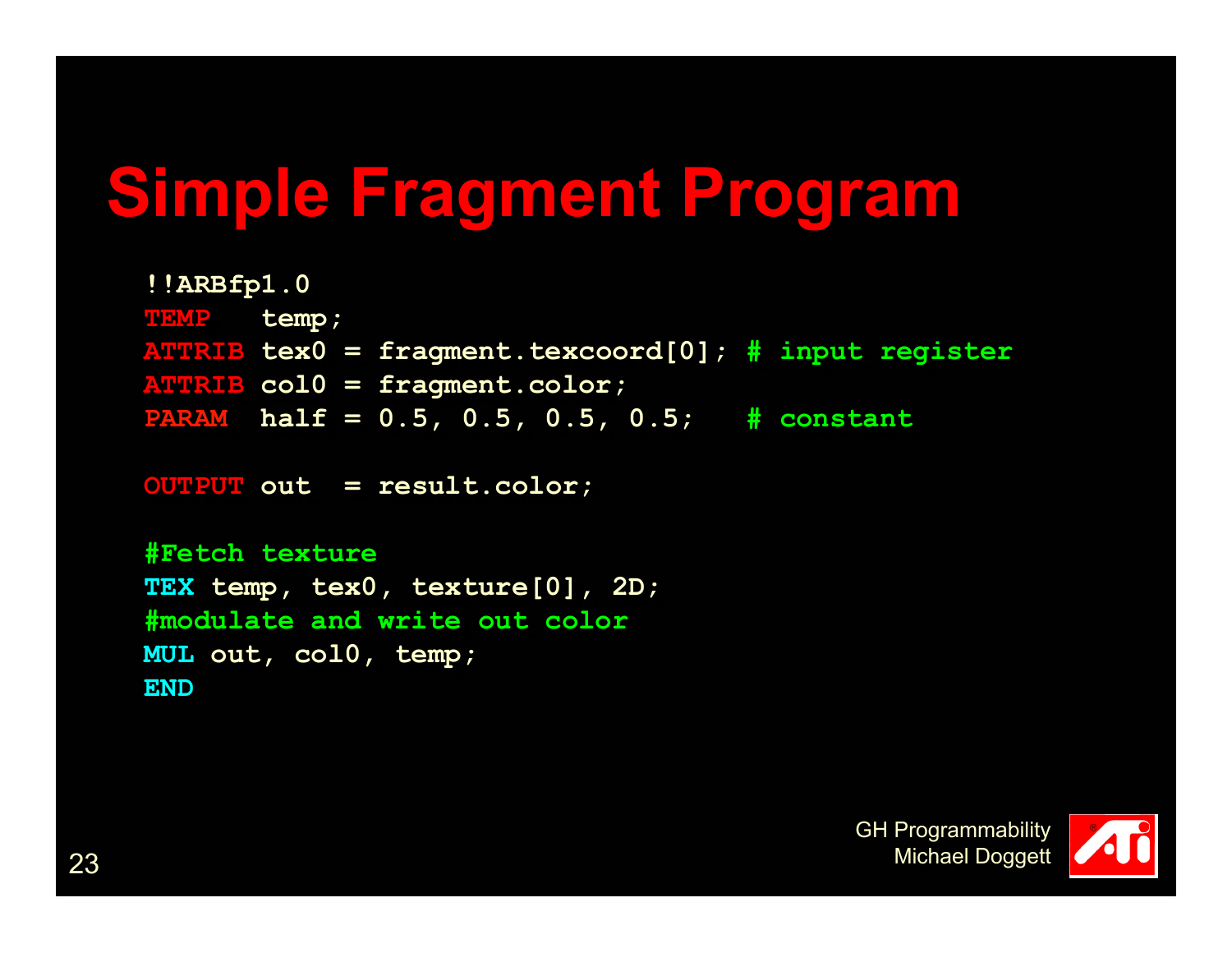## **Computing the Mandelbrot set**

e<br>Sa Test each point on the complex number plane

- X dimension is the real component
- Y dimension is the imaginary component
- $Z' = Z^2 + C$
- $\overline{\phantom{a}}$ C = starting position on complex plane

 $\blacksquare$ Iterate until  $Z > 2$ 

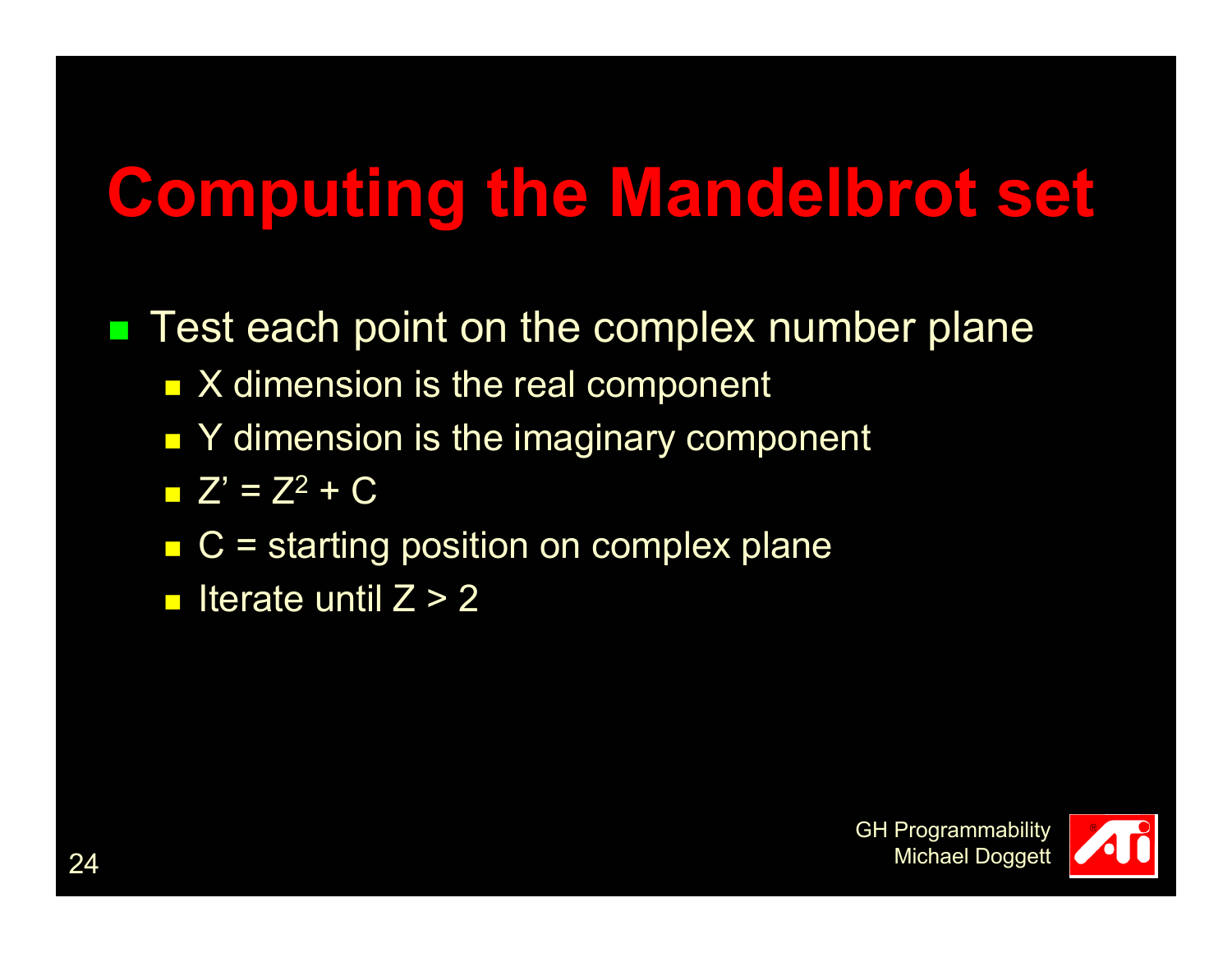| MUL pos.xy, curr, curr;                                  | # real component        |
|----------------------------------------------------------|-------------------------|
| ADD pos.x, pos.x, -pos.y;                                | # $x^2 - y^2$ + start.x |
| ADD pos.x, pos.x, start.x;                               |                         |
| MUL pos.y, curr.x, curr.y;                               | # imaginary component   |
| MAD pos.y, pos.y, two.x, start.y;                        |                         |
| DP3 magnitude, pos, pos;                                 | # calculate magnitude   |
| SUB magnitude, magnitude, four; # compare magnitude to 4 |                         |
| CMP escape.x, magnitude, $0, 1;$                         |                         |
| ADD pos.z, pos.z, escape.x;                              |                         |
| MOV curr, pos;                                           | # ready next iteration  |

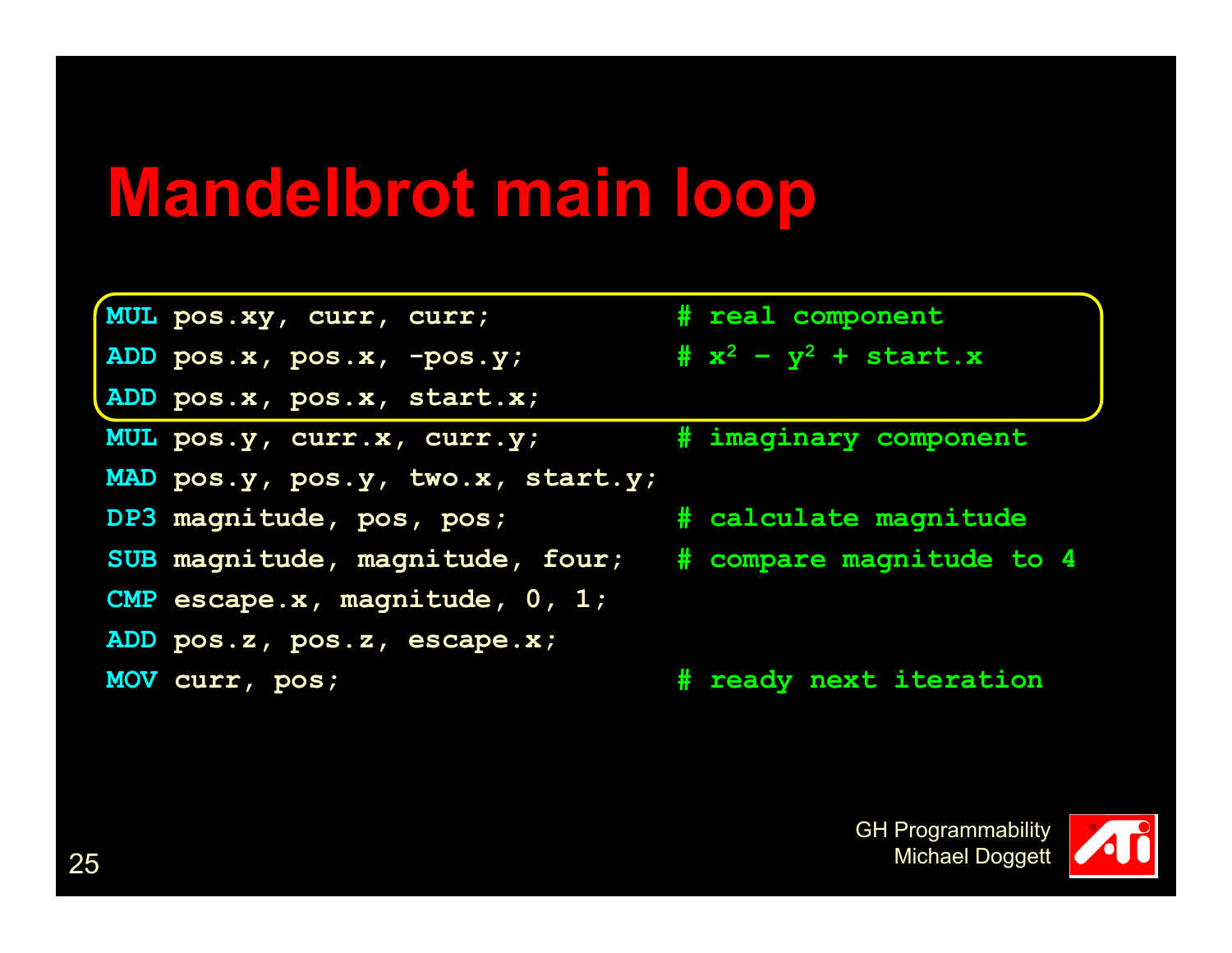- **MUL pos.xy, curr, curr; # real component**
- **ADD pos.x, pos.x, -pos.y; # x2 <sup>y</sup><sup>2</sup> + start.x**
- **ADD pos.x, pos.x, start.x;**
- **MUL pos.y, curr.x, curr.y; #** 
	- **imaginary component**
- **MAD pos.y, pos.y, two.x, start.y;**
- 26**DP3 magnitude, pos, pos; # calculate magnitude**

GH Programmability Michael Doggett

**#**

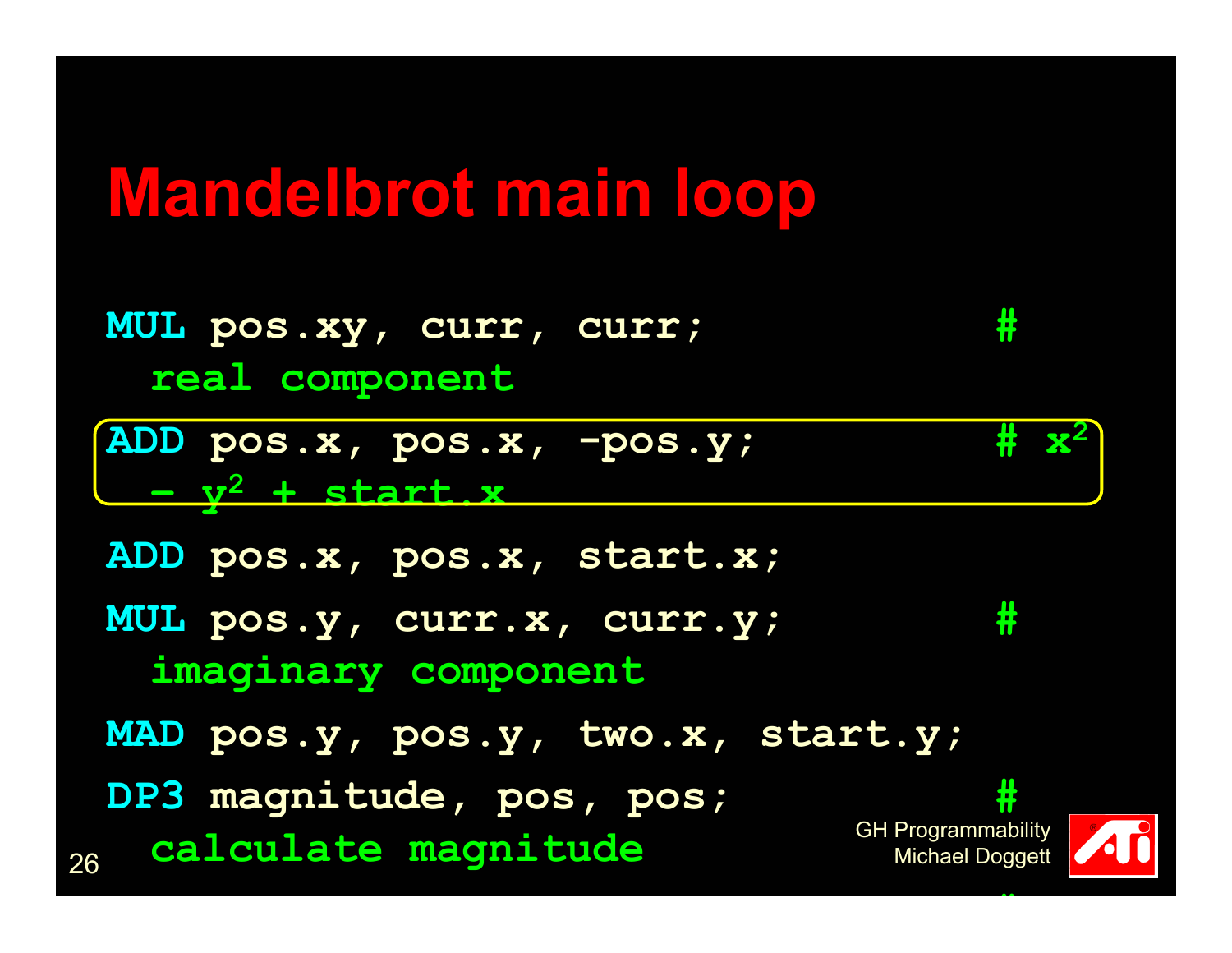27GH Programmability Michael Doggett **MUL pos.xy, curr, curr; # real component ADD pos.x, pos.x, -pos.y; # x2 <sup>y</sup><sup>2</sup> + start.x ADD pos.x, pos.x, start.x; MUL pos.y, curr.x, curr.y; # imaginary component MAD pos.y, pos.y, two.x, start.y; DP3 magnitude, pos, pos; # calculate magnitude**

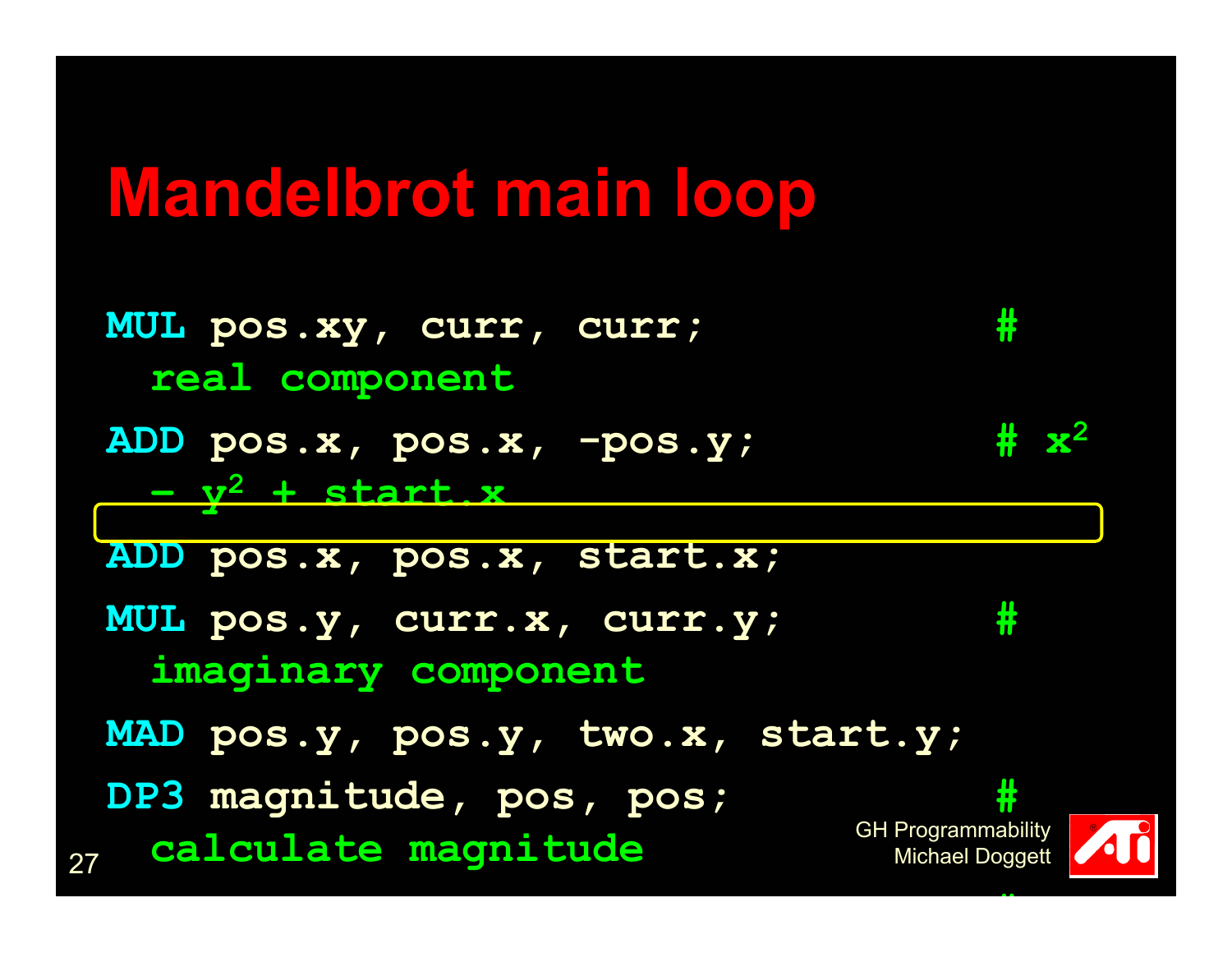| MUL pos.xy, curr, curr;<br>real component             | ⋕                                                 |
|-------------------------------------------------------|---------------------------------------------------|
| ADD pos.x, pos.x, -pos.y;<br>$-y^2$ + start.x         | $\# \mathbf{x}^2$                                 |
| ADD pos.x, pos.x, start.x;                            |                                                   |
| MUL pos.y, curr.x, curr.y;                            | #                                                 |
| imaginary component                                   |                                                   |
| MAD pos.y, pos.y, two.x, start.y;                     |                                                   |
| DP3 magnitude, pos, pos;<br>calculate magnitude<br>28 | #<br>GH Programmability<br><b>Michael Doggett</b> |



 $\overline{P}$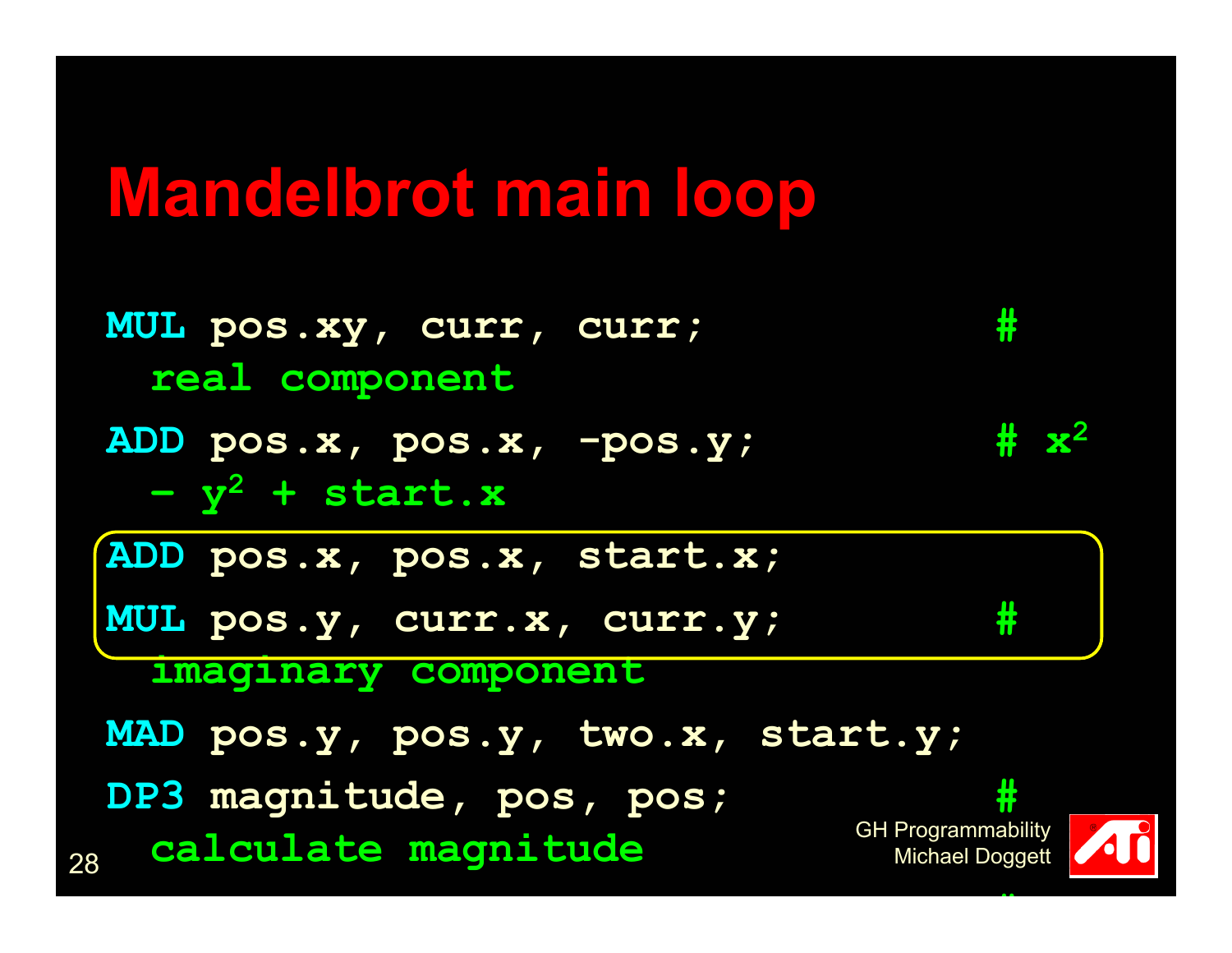29GH Programmability Michael Doggett **MUL pos.xy, curr, curr; # real component ADD pos.x, pos.x, -pos.y; # x2 <sup>y</sup><sup>2</sup> + start.x ADD pos.x, pos.x, start.x; MUL pos.y, curr.x, curr.y; # imaginary component MAD pos.y, pos.y, two.x, start.y; DP3 magnitude, pos, pos; # calculate magnitude**



**#**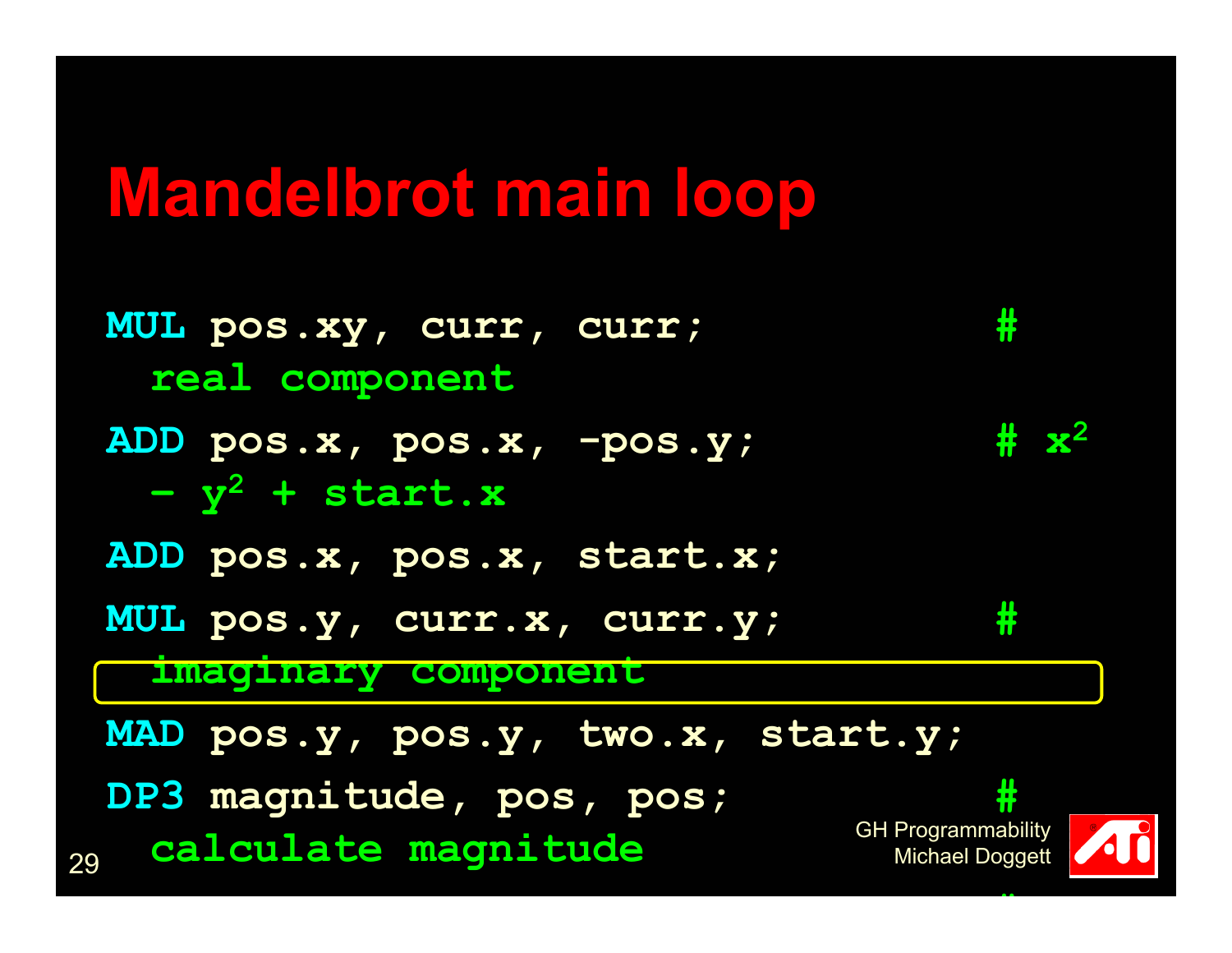#### **Mandelbrot multipass demo**

- $\mathcal{L}_{\mathcal{A}}$ Main loop is 11 instructions
- $\mathcal{L}_{\mathcal{A}}$ Need multiple iterations to get detail
- $\mathcal{L}_{\mathcal{A}}$ **Multipass** 
	- **Render to texture**
	- $\overline{\phantom{0}}$ Pass 1: Render output to framebuffer
	- Set framebuffer data as texture
	- $\Box$ Pass 2 to N: Read in previous result as texture
	- Pass N+1: Draw texture on screen

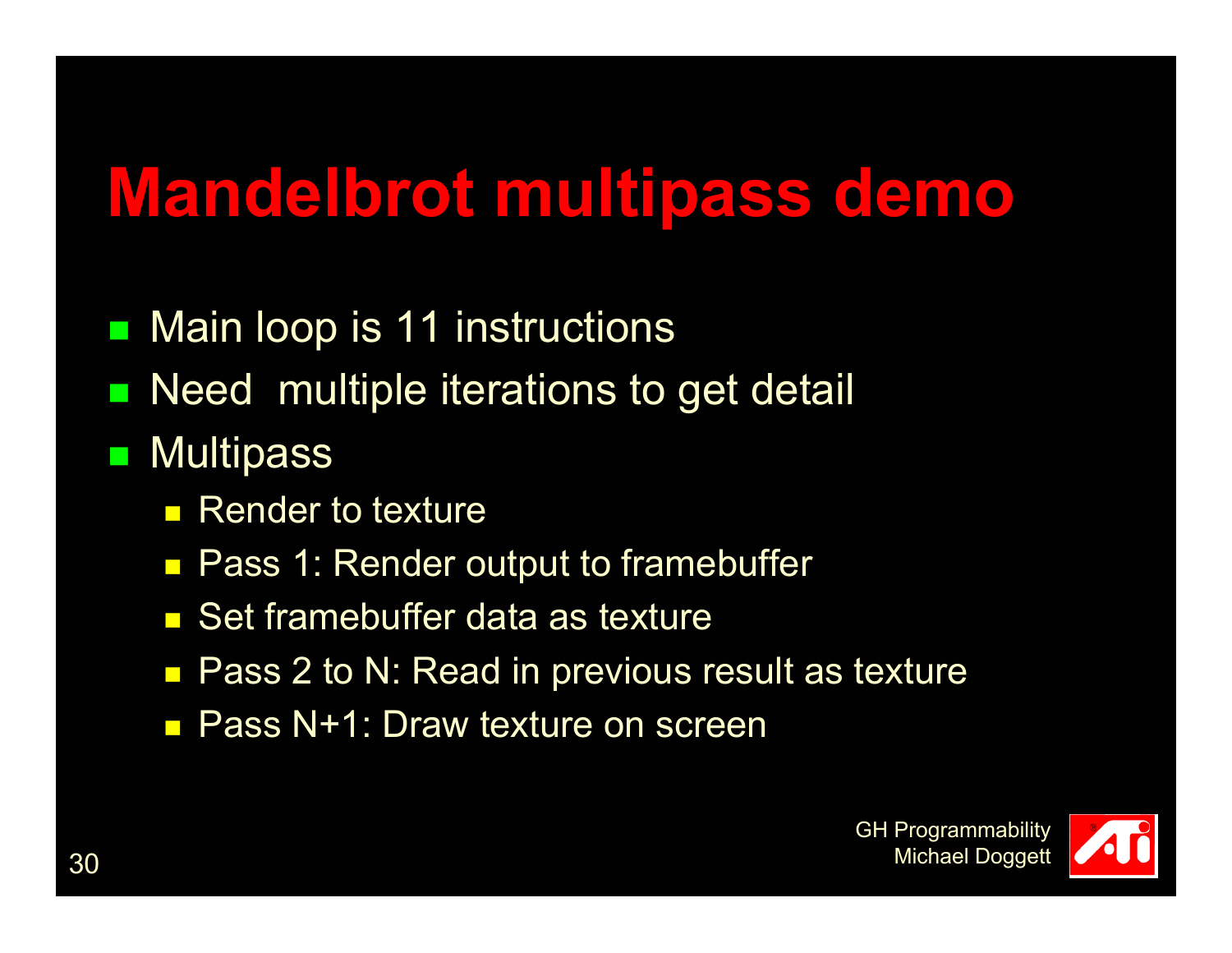# **Mandelbrot demo**

**K**<br>1988 Re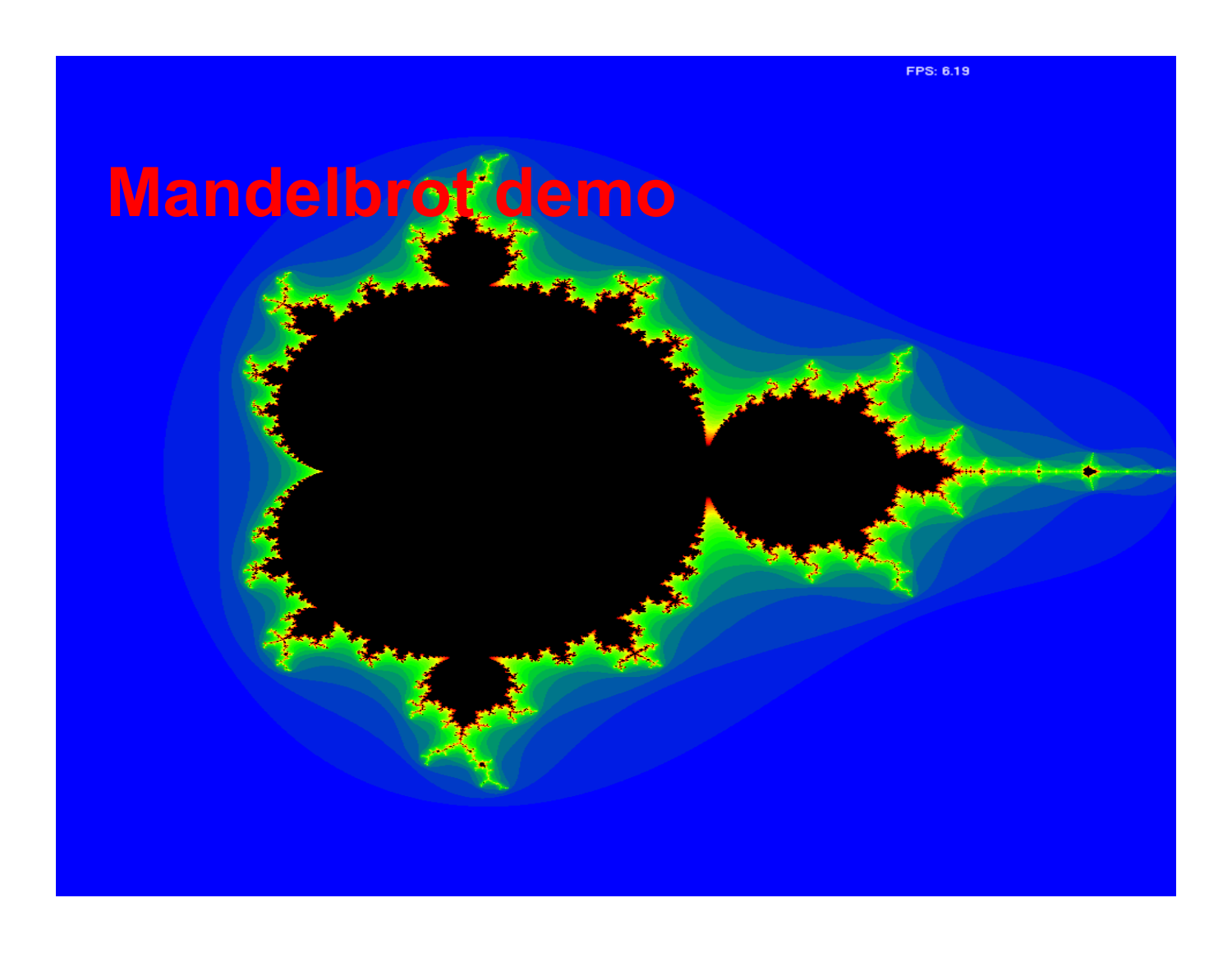#### e<br>Sa Render data



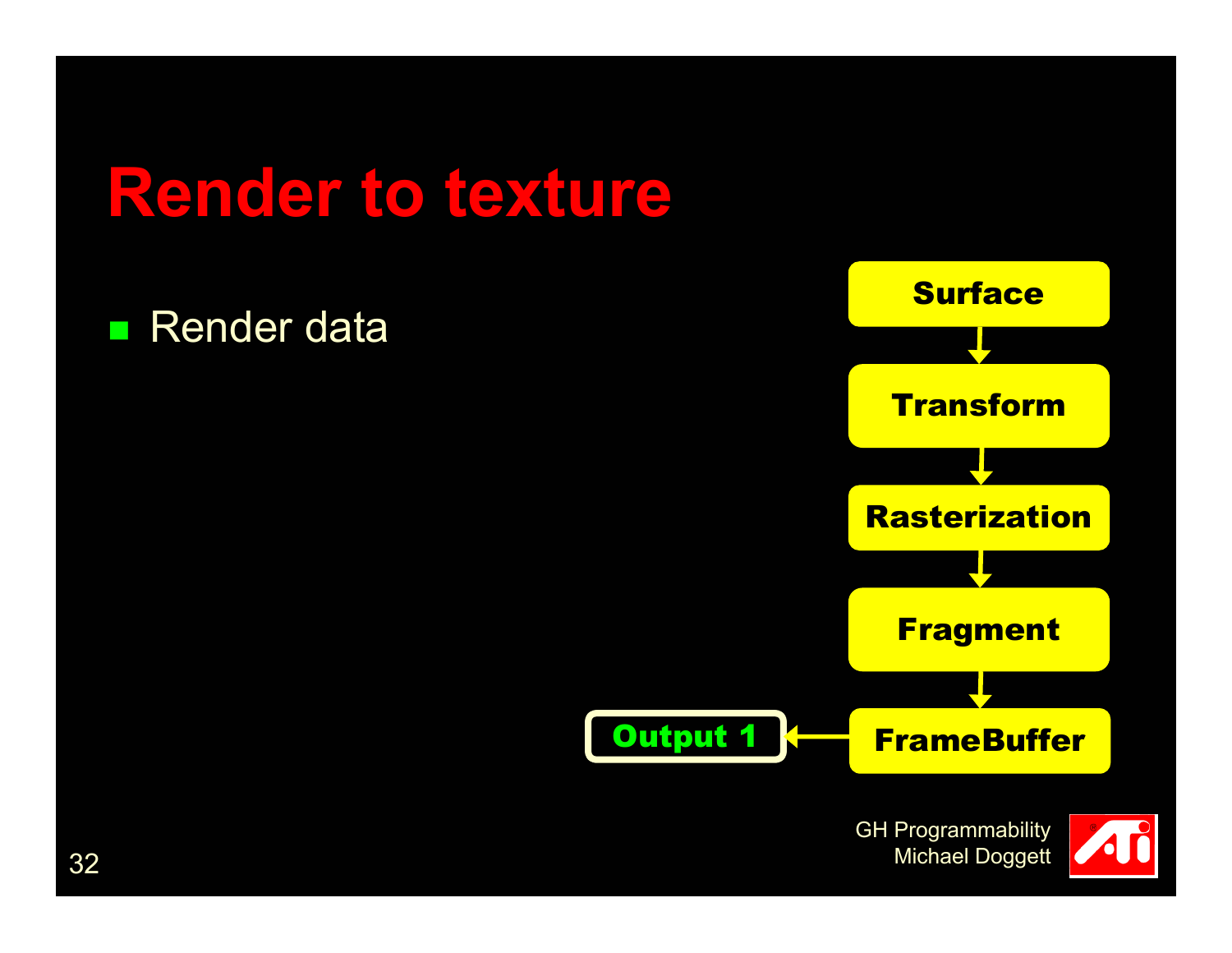e<br>Sa Render data ■ Set data as texture input to Fragment



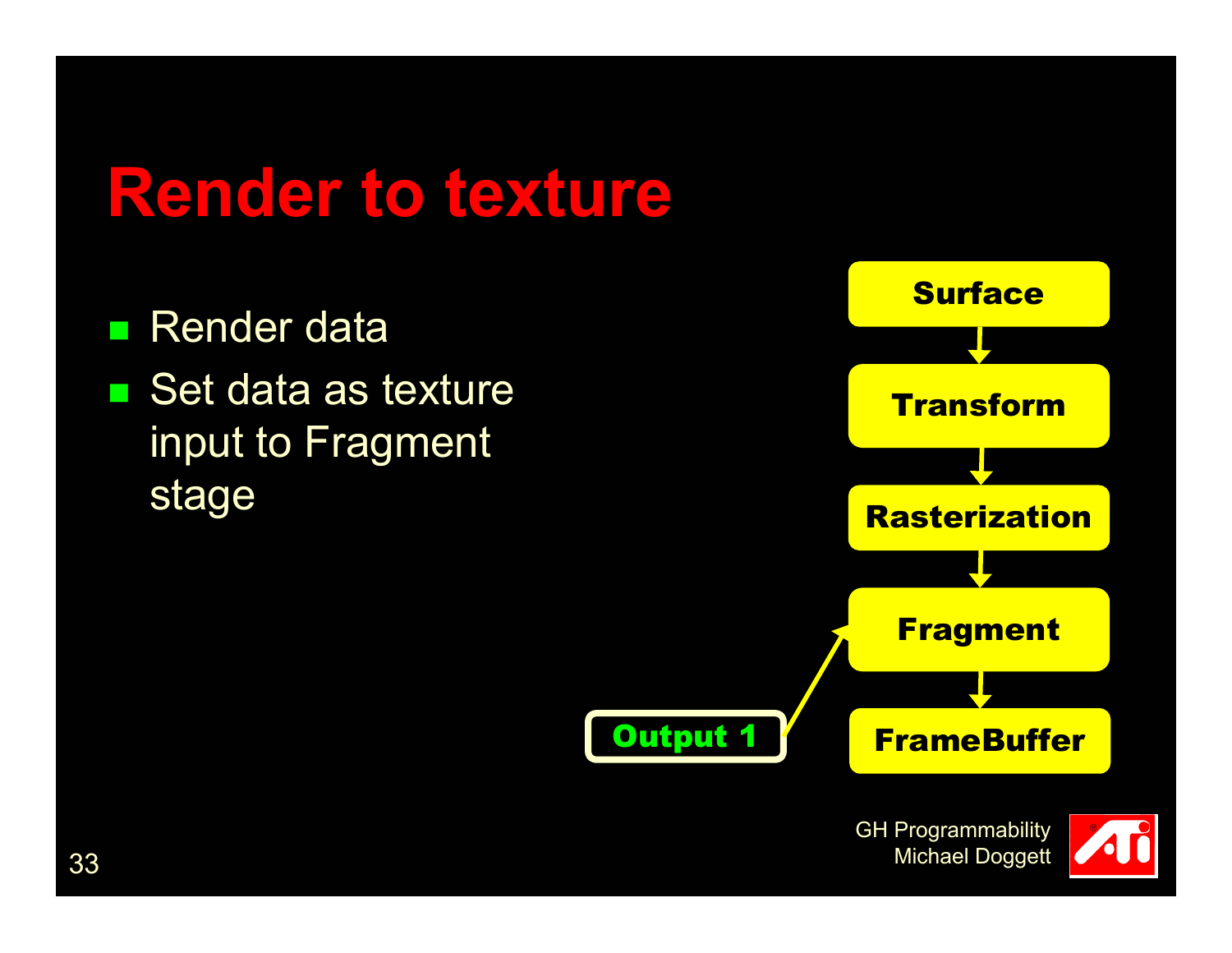- Render data
- Set data as texture input to Fragment stage
- Render to second output



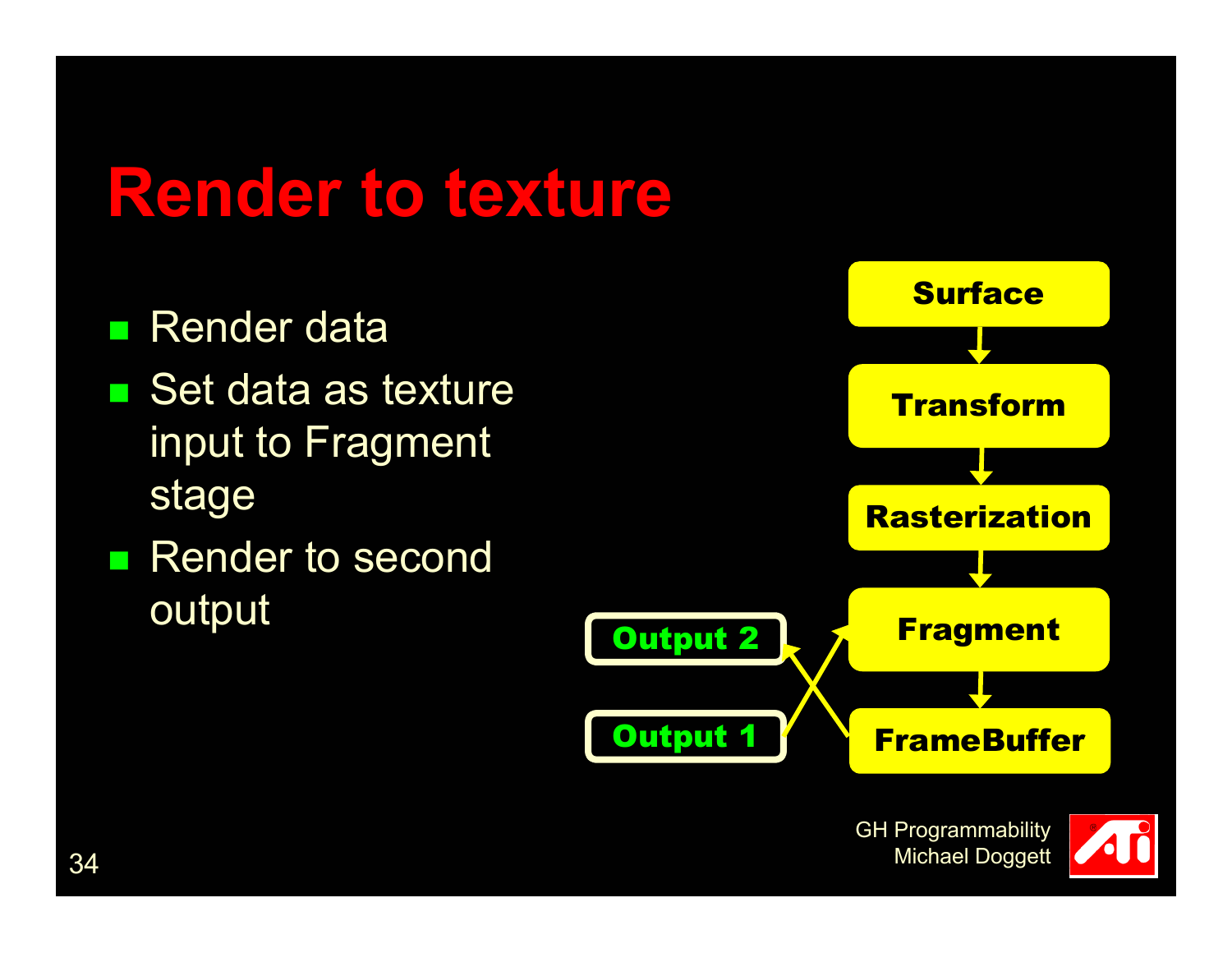- Render data
- Set data as texture input to Fragment stage
- $\mathbb{R}^2$  Render to second output
- Switch output and texture buffer
- e<br>Sa Ping-pong buffers



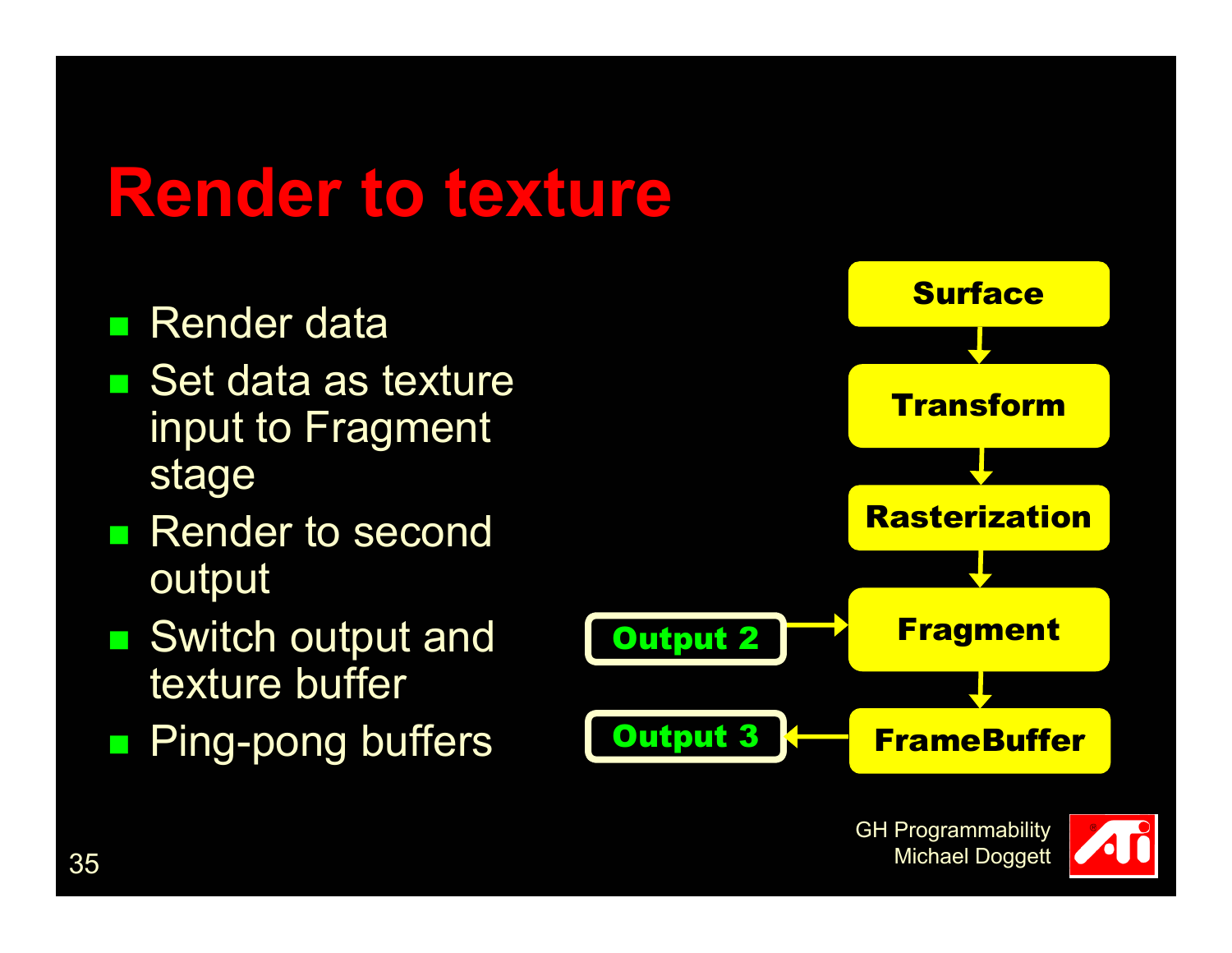### **Fast Fourier Transform**

- **Transform image into frequency domain** ■ Complex weights for a summation of sine waves  $\mathbb{R}^2$ Separable Filter
- $\mathbb{R}^2$  Cooley and Tukey 65, *decimation in time*
	- $\blacksquare$  log $_2$  (width) + log $_2$  (height) + 2 rendering passes
	- Ping-pong between two floating point renderable textures

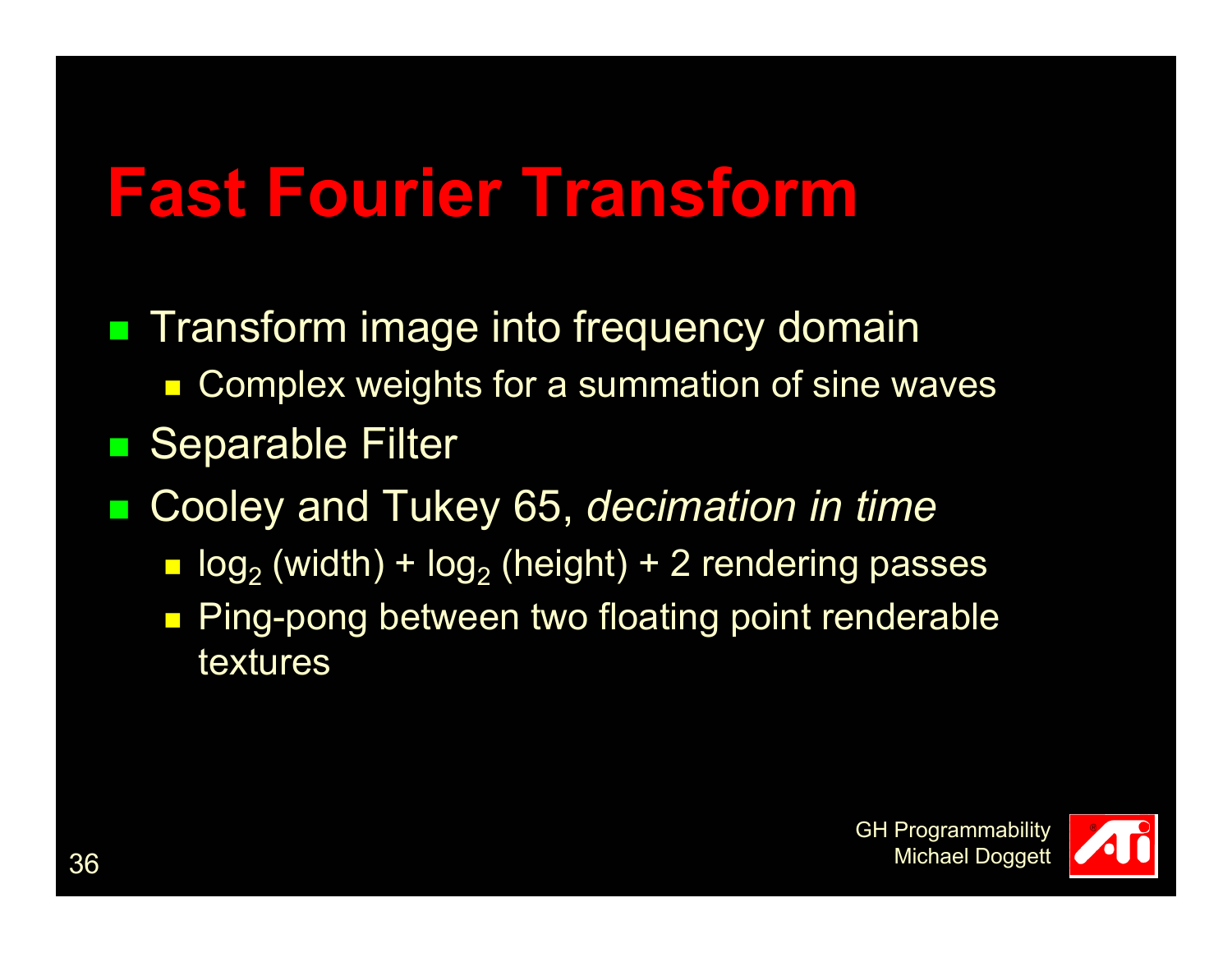## **Fast Fourier Transform**

#### $\mathcal{L}_{\mathcal{A}}$ Horizontal scramble

- dependent texture read using precalculated position bit invert
- $\mathcal{L}_{\mathcal{A}}$  $log<sub>2</sub>(width)$  butterfly passes
	- **E** texture read offset, beta
- $\mathbf{r}$ Vertical scramble
- $\mathcal{L}_{\mathcal{A}}$ log<sub>2</sub>(height) butterfly passes
- **STEP**  More details
	- ShaderX2 chapter, "Advanced Image Processing with DirectX 9 Pixel Shaders", Mitchell, Ansari, Hart
	- RNL seperable 50x50 gaussian blur filter
		- Jason Mitchell's course notes from course 7. Real-Time Shading

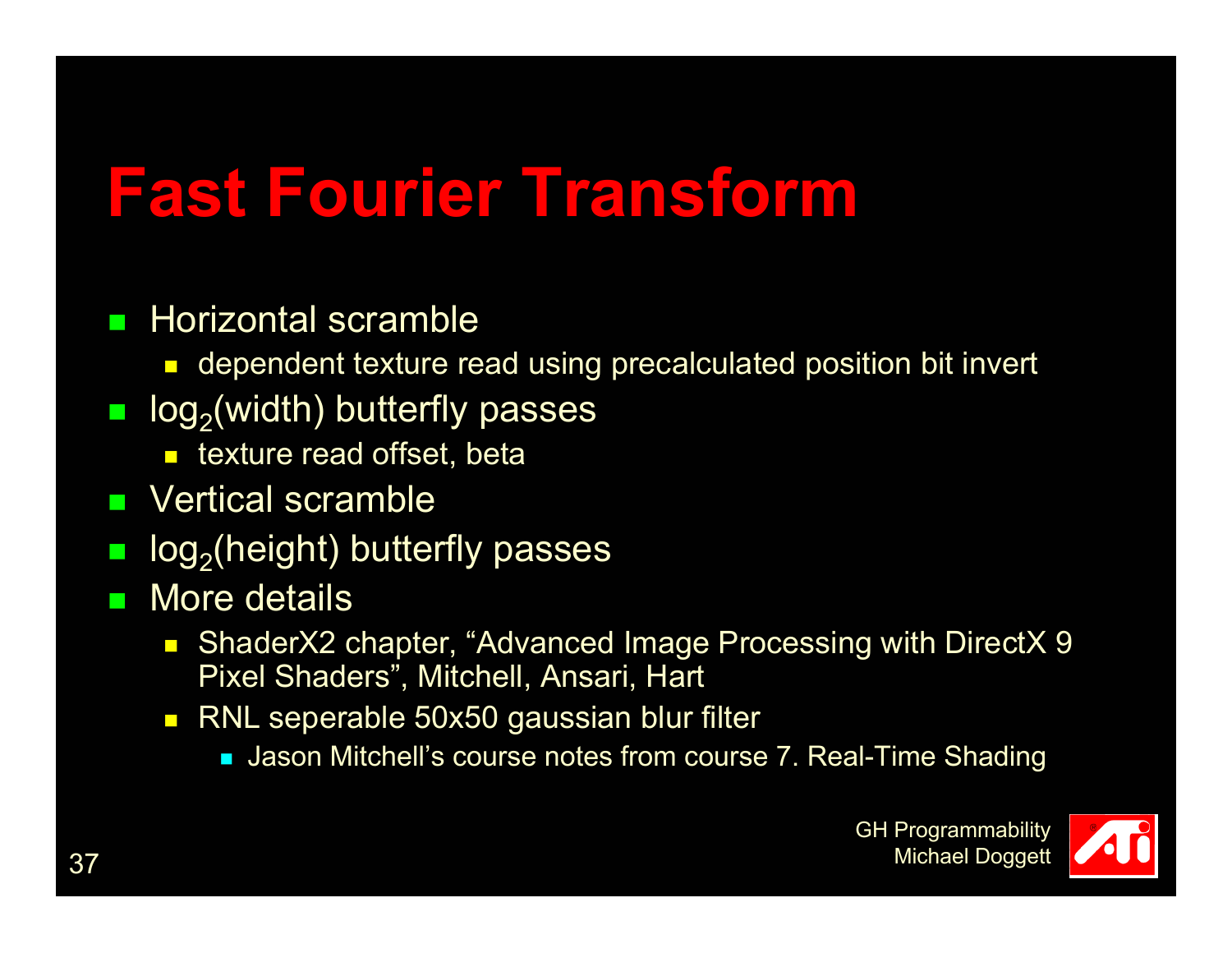

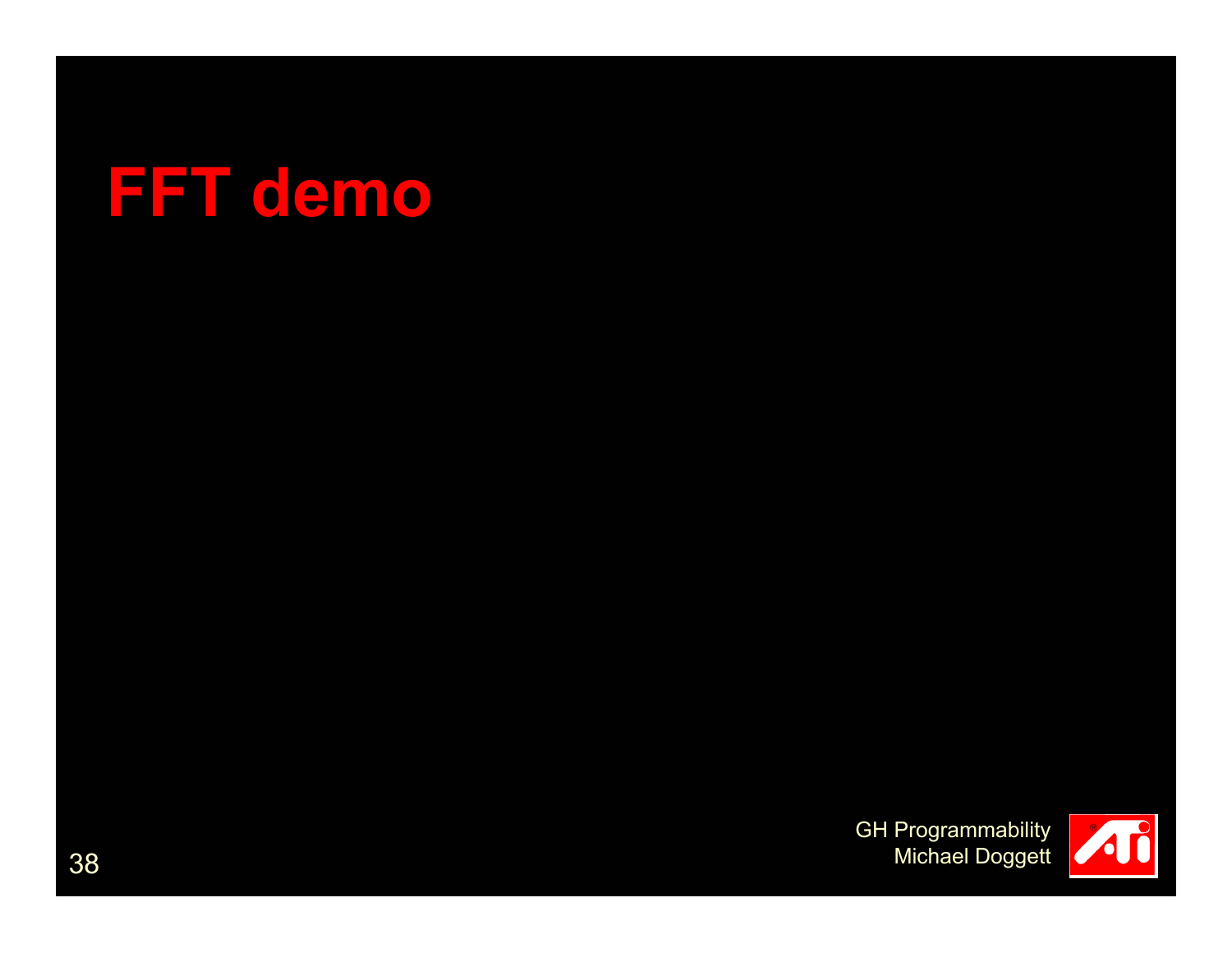## **Multiple Render Targets**

#### e<br>Sa Multiple render targets

- 4 possible output buffers
- All same X, Y and bit resolution
- $\overline{\phantom{0}}$ Different formats

#### **ATI\_draw\_buffers extension**

 $\blacksquare$ adds **result.color[n]** where n=0,1,2,3

F. **OUTPUT oColor1 = result.color[1];**

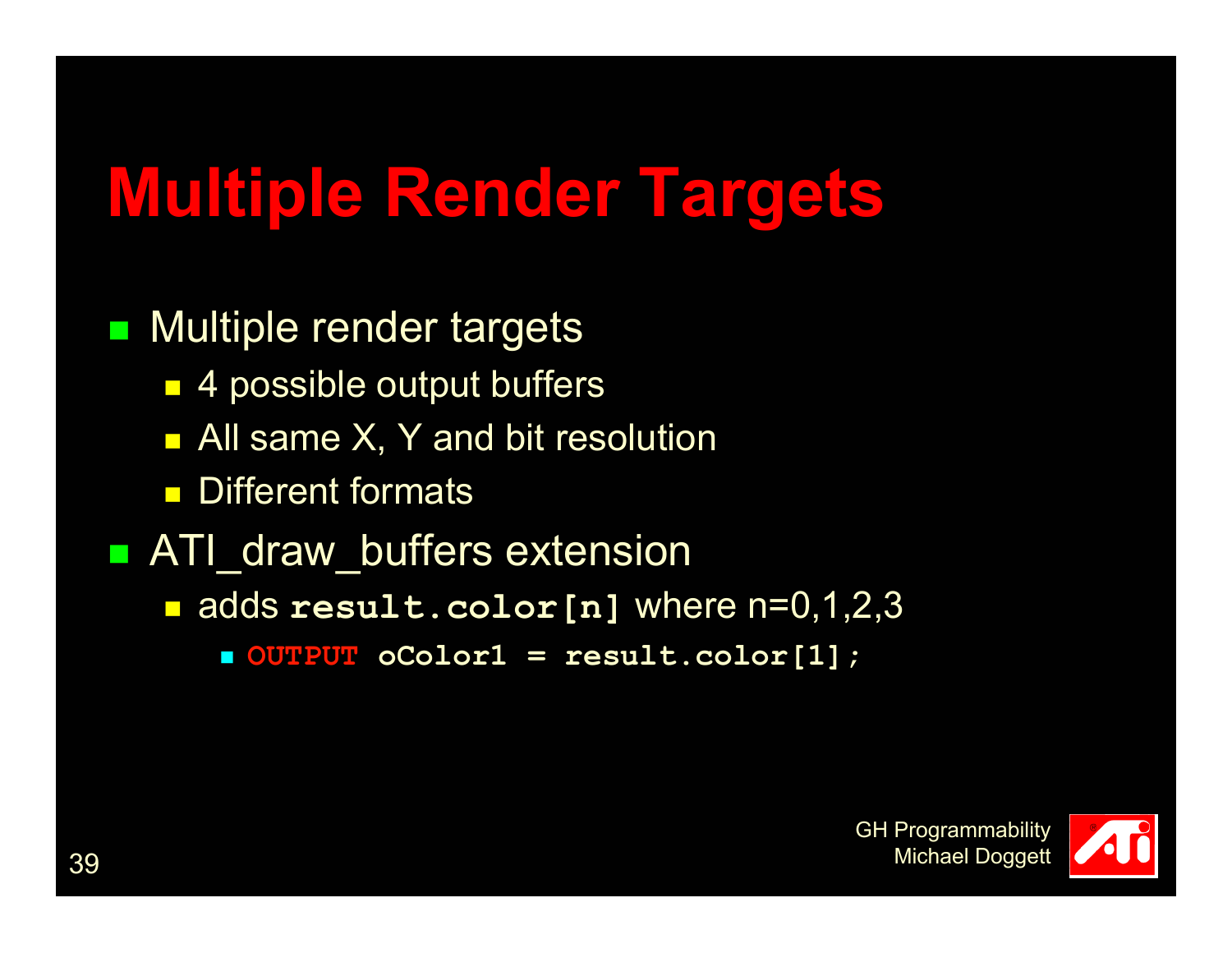e<br>Sa pbuffers

#### $\mathbb{R}^2$ OpenGL ARB SuperBuffers

- Adds **GLmem** type
	- can be used as
		- framebuffer
		- $\blacksquare$  texture
		- **vertex array**

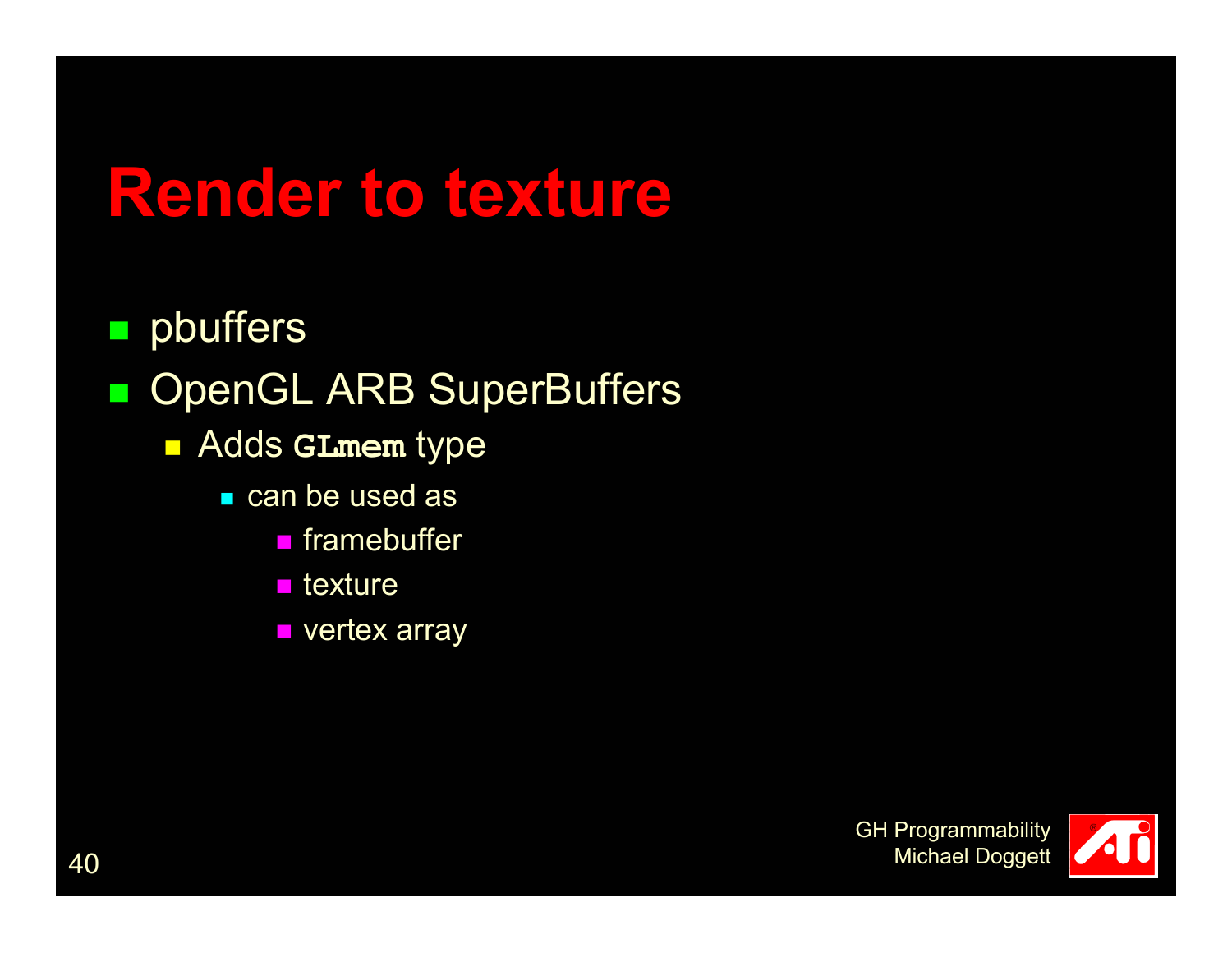# **Displacement mapping using render to vertex array**

#### ■ 2 Pass algorithm

- 1st pass
	- **Displacement fragment program**
	- $\mathcal{L}_{\mathcal{A}}$  Output to SuperBuffer Vertex Array
		- using ATI\_draw\_buffers
		- Vertex, Normal, TexCoord
- 2nd pass
	- Vertex program uses displaced Vertex Buffer
	- F. Fragment program does bump mapped lighting

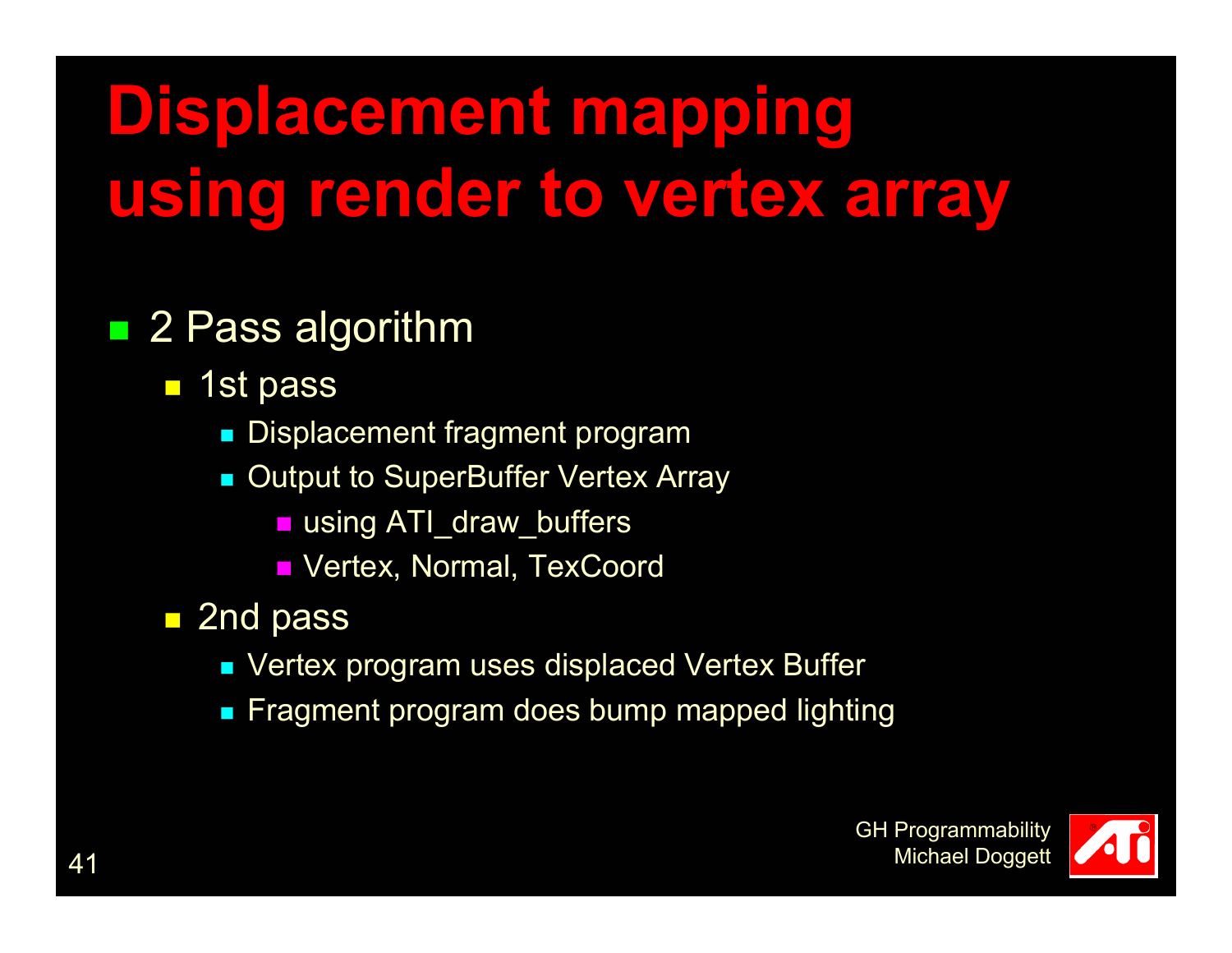## **Displacement Mapping Demo**

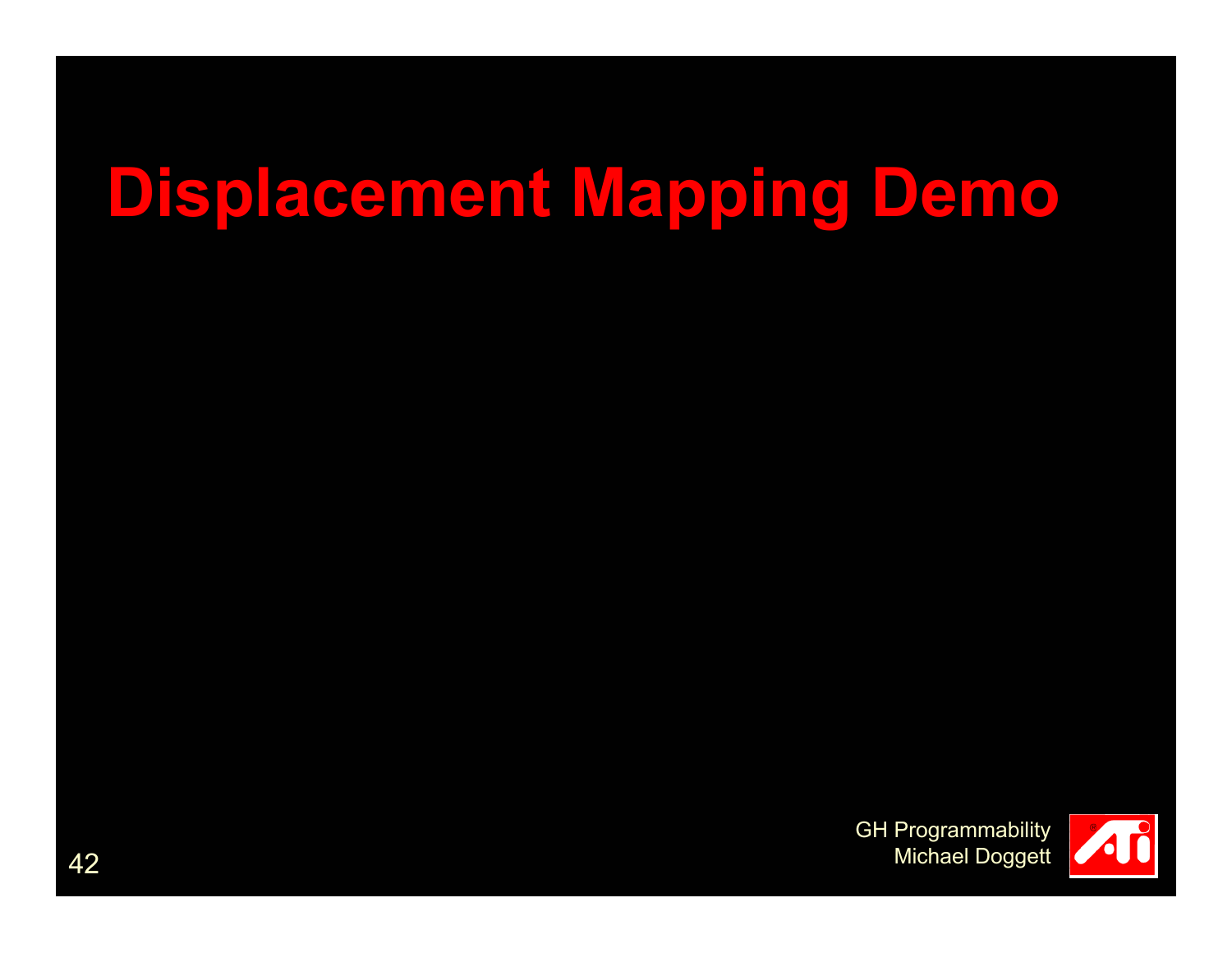# **Programming Options**

- $\mathcal{L}_{\mathcal{A}}$  Low or High level
	- $\overline{\phantom{a}}$ Assembler or High Level Shading languages
- **COL**  Assembler
	- $\overline{\phantom{0}}$ OpenGL Vertex Program and Fragment Program
	- $\blacksquare$ DirectX Vertex Shader and Pixel Shader
- **B** Shading Languages
	- the OpenGL Shading Language
	- DirectX9 HLSL
	- $\overline{\phantom{a}}$ NVIDIA's Cg
- **COL Tools** 
	- $\Box$ ATI's RenderMonkey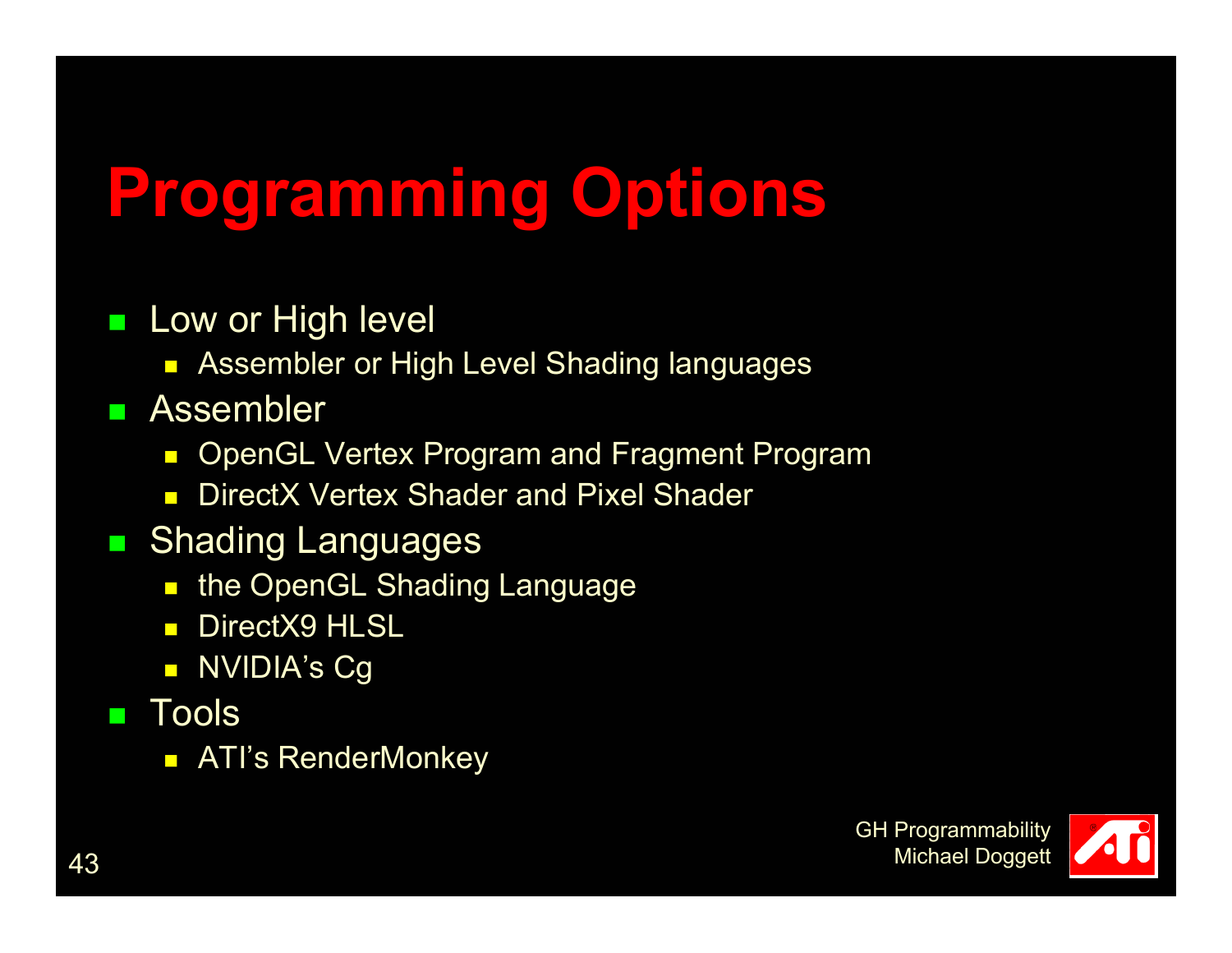# **the OpenGL Shading Language**

- $\mathcal{L}_{\mathcal{A}}$ C like language for programming GPUs
- $\mathbb{R}^2$  Basically the same language for vertex and fragment shaders
- $\mathbb{R}^2$  Inputs and outputs similar to Vertex Engine and Pixel **Pipeline** 
	- different syntax e.g. **gl\_TexCoord0, gl\_FragColor**
- **Type qualifiers** 
	- $\mathcal{L}_{\mathcal{A}}$ **const // compile-time constant**
	- **uniform // constant across primitive**
- $\mathcal{L}_{\mathcal{A}}$ **Types** 
	- **float, int, bool, vec4, ivec3**

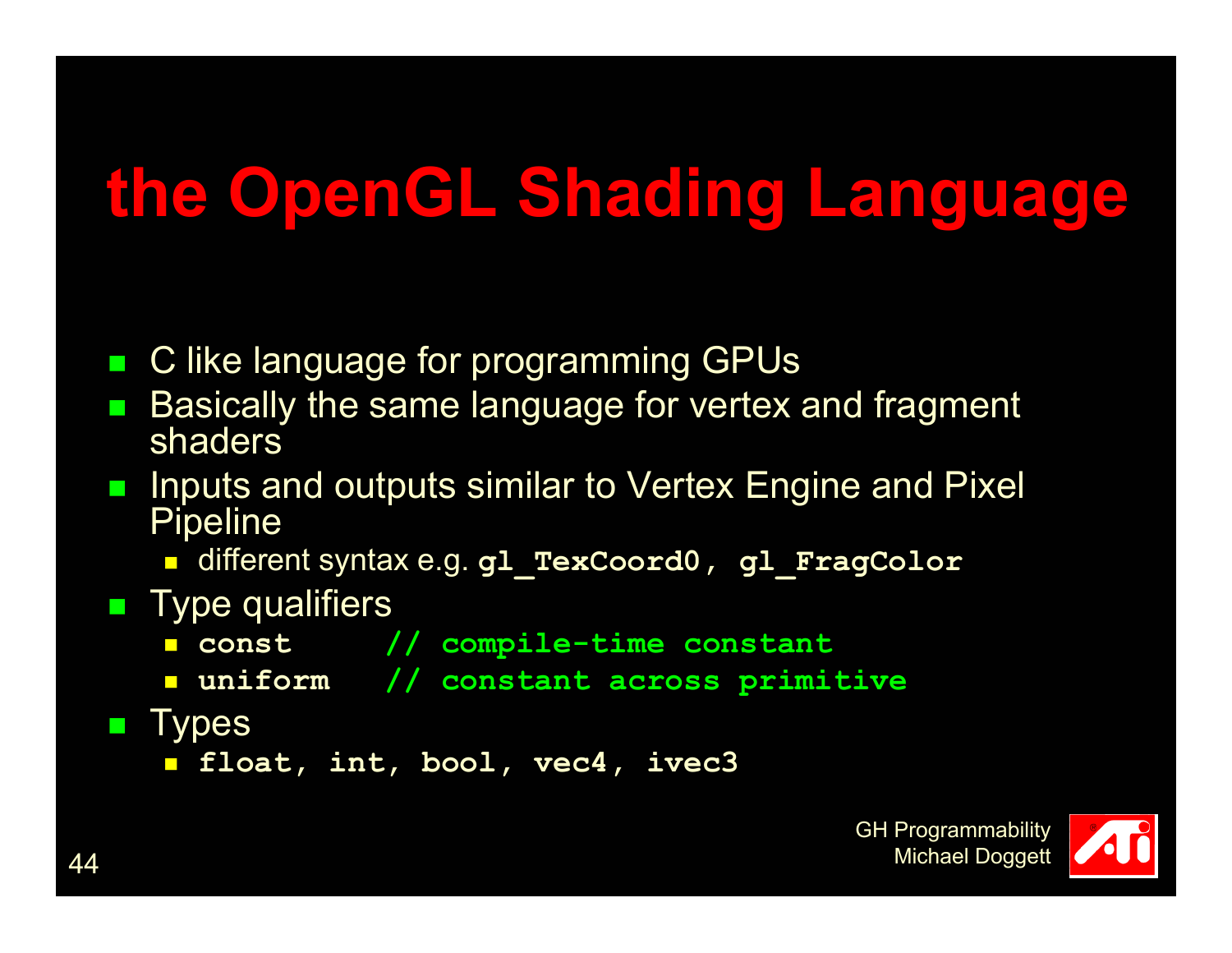# **the OpenGL Shading Language**

- $\mathbb{R}^2$ Structures and arrays
- $\mathbb{R}^2$ Operators work with 1-4 component types
- e<br>Sa Flow control
- User defined functions
- Built-in functions
	- sin, cos, normalize, noise,

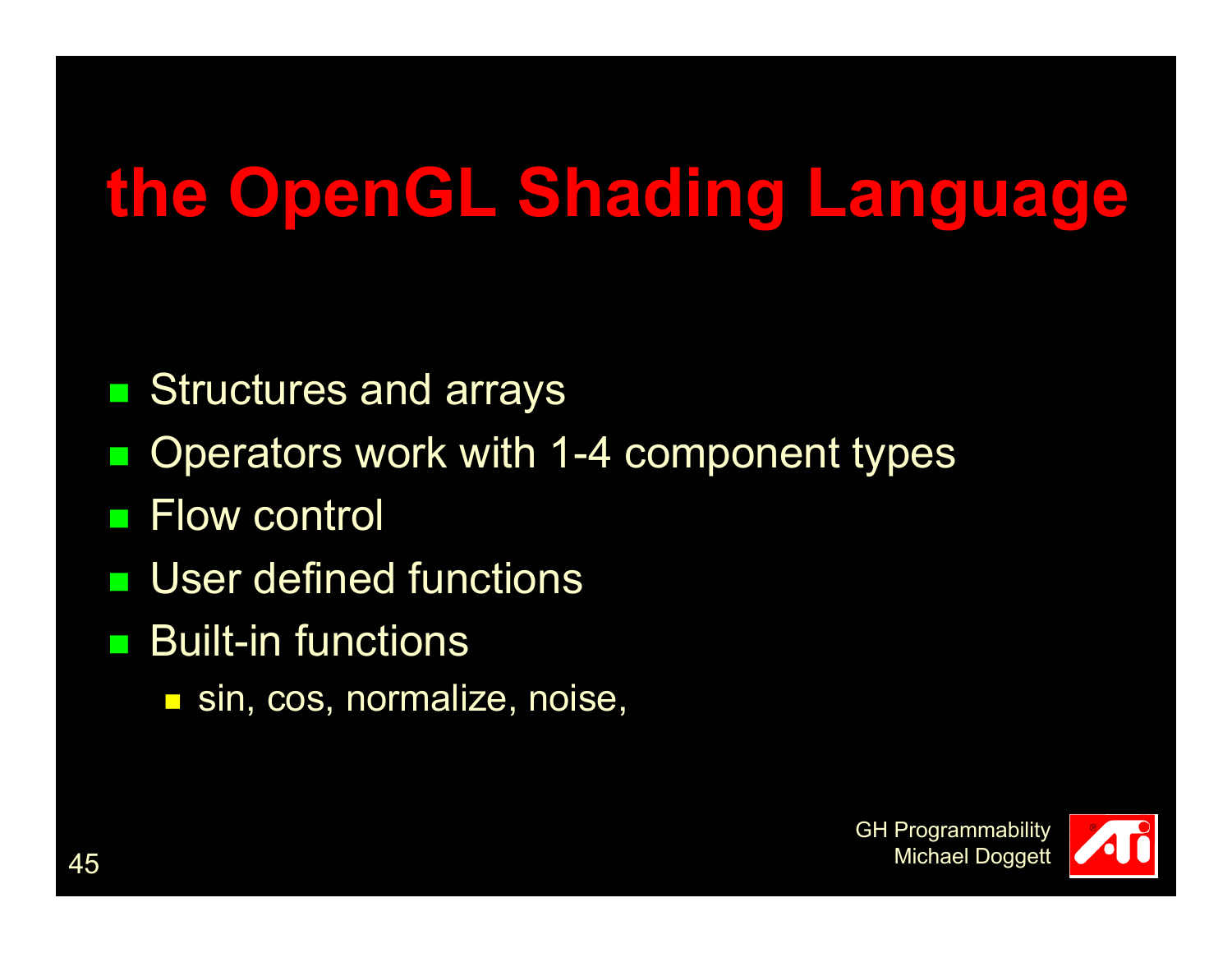#### **Simple GLSL example vertex shader**

**vec4 LightPos = vec4 ( 0.4, 0.6, 0.6, 0.0 ); vec4 DiffuseColor = vec4( 0.50, 0.15, 0.25, 1.0 ); vec4 LightColor = vec4( 0.8, 0.5, 0.8, 1.0 );** 

```
void main(void)
```

```
{
```

```
vec3 eyeNormal;
```
**gl\_Position = gl\_ModelViewProjectionMatrix \* gl\_Vertex; eyeNormal = gl\_NormalMatrix \* gl\_Normal;**

```
gl_TexCoord0 = vec4( eyeNormal, 0.0 ); // eye space normal
gl_TexCoord1 = LightPos;
gl_TexCoord2 = DiffuseColor; 
gl_TexCoord3 = LightColor;
```


**}**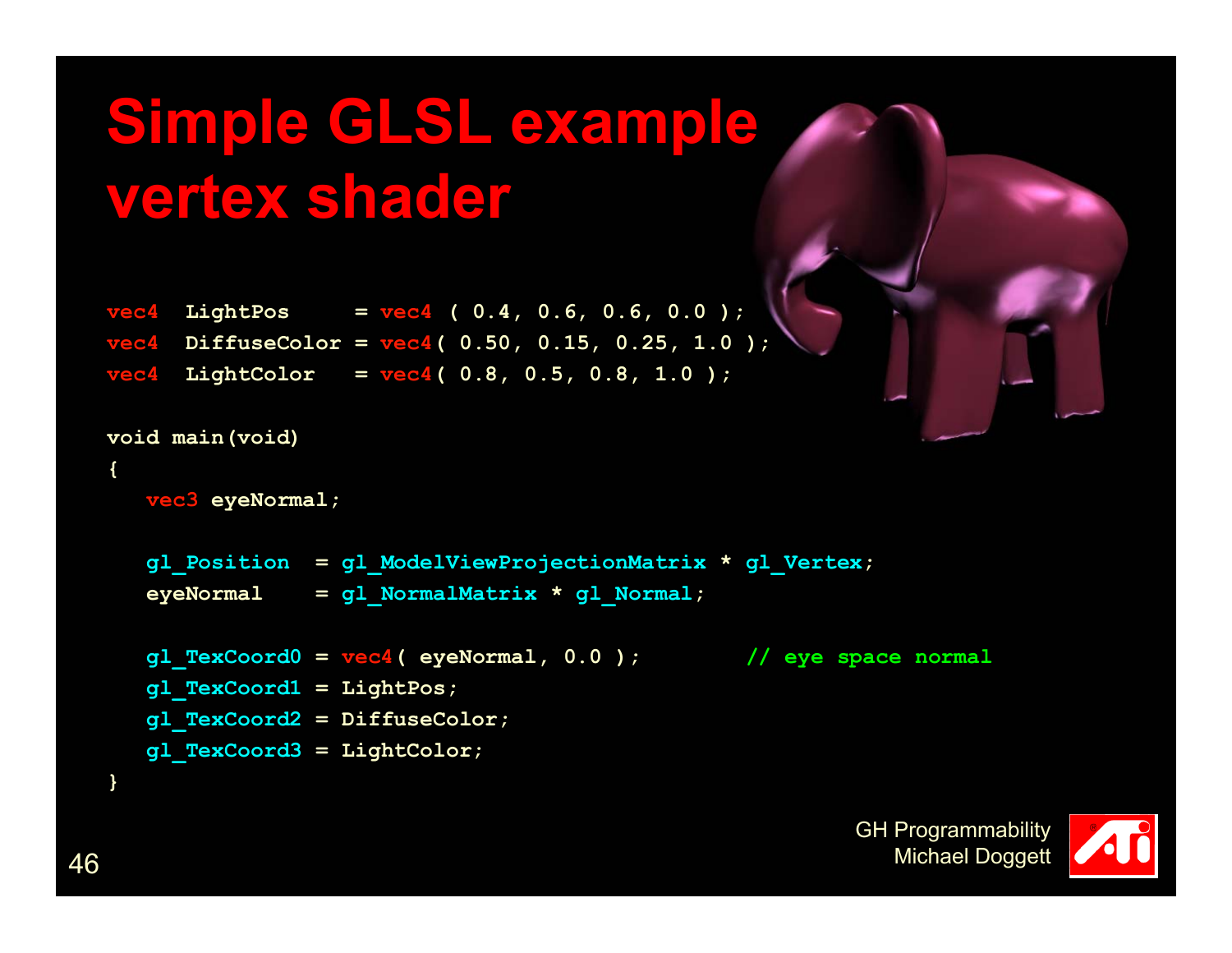```
const float Shininess = 50.0;
void main (void)
{
```

```
vec3 NNormal;
vec4 MyColor;
```
**float Intensity;**

```
NNormal = normalize( vec3 ( gl_TexCoord0 ) ); // tc0 = eyeNormal
Intensity = dot ( vec3 ( gl_TexCoord1 ), NNormal ); // diffuse calculation 
                                                 // tc1 = light position
Intensity = max ( Intensity, 0.0 );
MyColor = vec4( Intensity ) * gl_TexCoord2; // tc2 = diffuse color
NNormal = abs ( NNormal );
Intensity = dot ( NNormal, vec3( gl_TexCoord1 ) ); // light position
Intensity = max ( Intensity, 0.0 );
Intensity = pow ( Intensity, Shininess );
MyColor += vec4( Intensity ) * gl_TexCoord3; // specular light color
MyColor.a = gl_TexCoord2.a; // diffuse alpha
gl_FragColor = MyColor;
```


**}**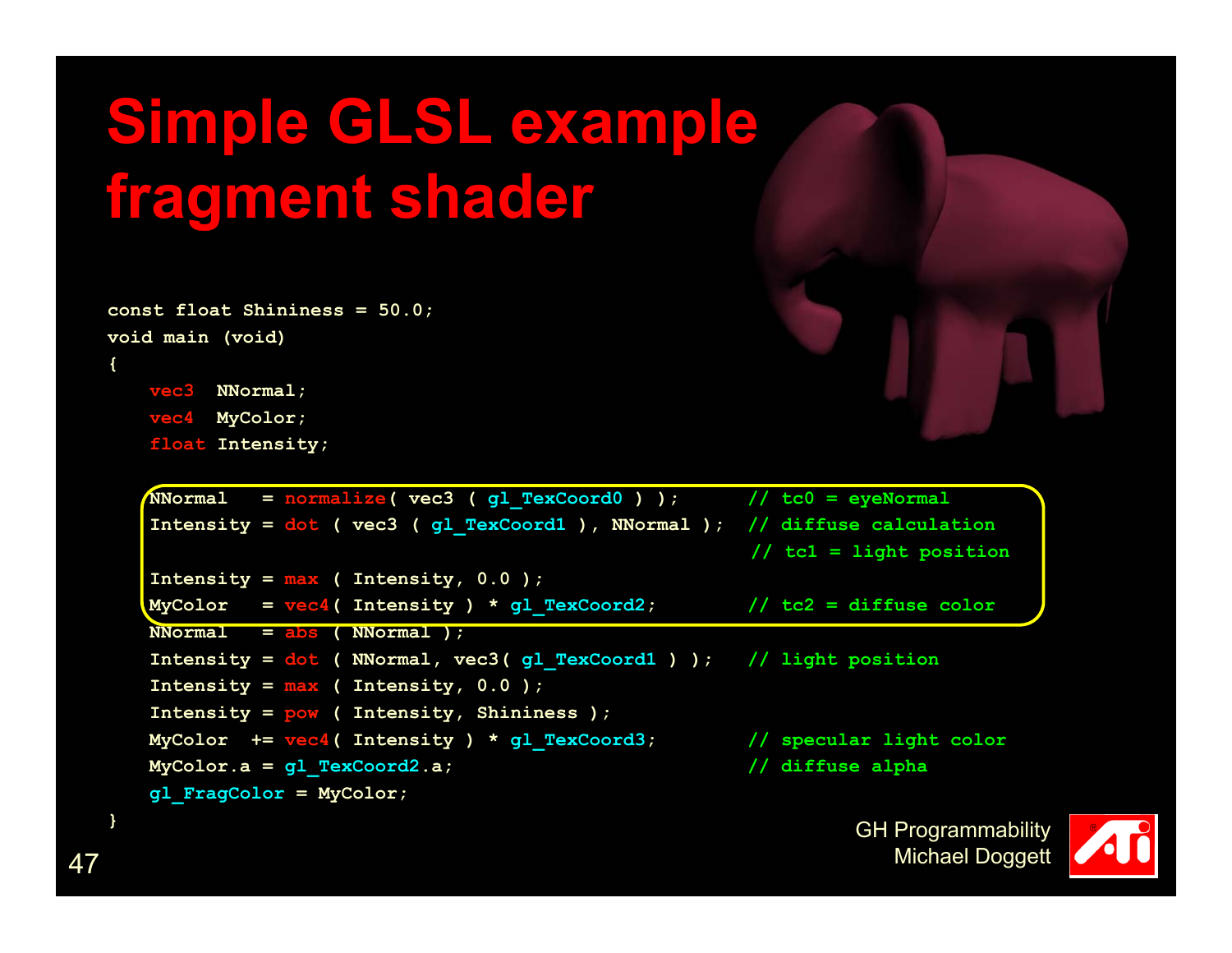```
const float Shininess = 50.0;
void main (void)
{
   vec3 NNormal;
   vec4 MyColor;
   float Intensity;
   NNormal = normalize( vec3 ( gl_TexCoord0 ) ); // tc0 = eyeNormal
   Intensity = dot ( vec3 ( gl_TexCoord1 ), NNormal ); // diffuse calculation 
                                                     // tc1 = light position
   Intensity = max ( Intensity, 0.0 );
   MyColor = vec4( Intensity) * gl TexCoord2; // tc2 = diffuse color
   NNormal = abs ( NNormal );
   Intensity = dot ( NNormal, vec3( gl_TexCoord1 ) ); // light position
   Intensity = max ( Intensity, 0.0 );
   Intensity = pow ( Intensity, Shininess );
   MyColor += vec4( Intensity ) * gl_TexCoord3; // specular light color
   MyColor.a = gl_TexCoord2.a; // diffuse alpha
```

```
GH Programmability 
   Michael Doggett
```


**}**

**gl\_FragColor = MyColor;**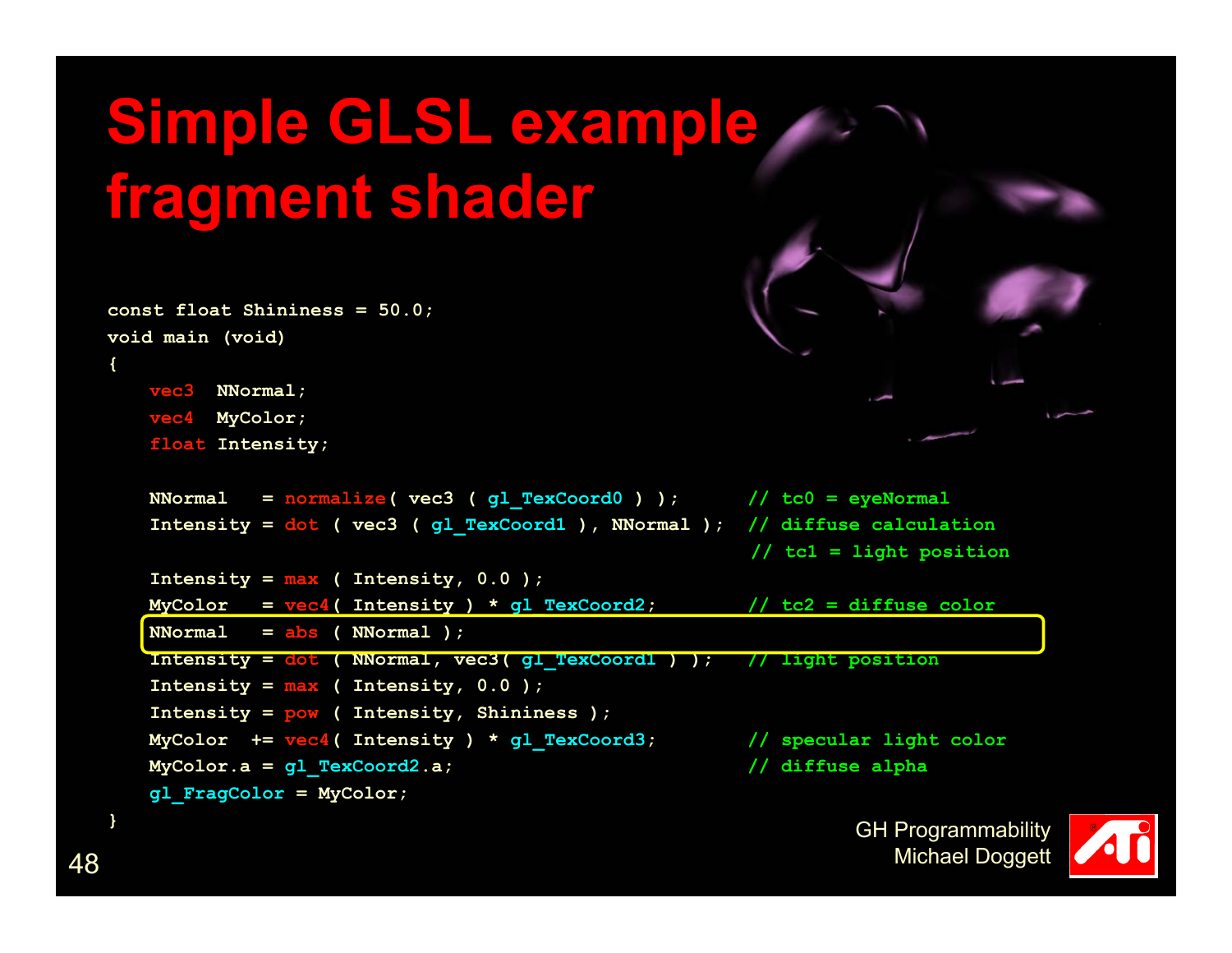

```
const float Shininess = 50.0;
void main (void)
   vec3 NNormal;
   vec4 MyColor;
    float Intensity;
   NNormal = normalize( vec3 ( gl_TexCoord0 ) ); // tc0 = eyeNormal
   Intensity = dot ( vec3 ( gl_TexCoord1 ), NNormal ); // diffuse calculation 
                                                     // tc1 = light position
   Intensity = max ( Intensity, 0.0 );
   MyColor = vec4( Intensity ) * gl_TexCoord2; // tc2 = diffuse color
   NNormal = abs ( NNormal );
   Intensity = dot ( NNormal, vec3( gl_TexCoord1 ) ); // light position
   Intensity = max ( Intensity, 0.0 );
   Intensity = pow ( Intensity, Shininess );
   MyColor += vec4( Intensity ) * gl_TexCoord3; // specular light color
   MyColor.a = gl_TexCoord2.a; // diffuse alpha
   gl_FragColor = MyColor;
```


**}**

**{**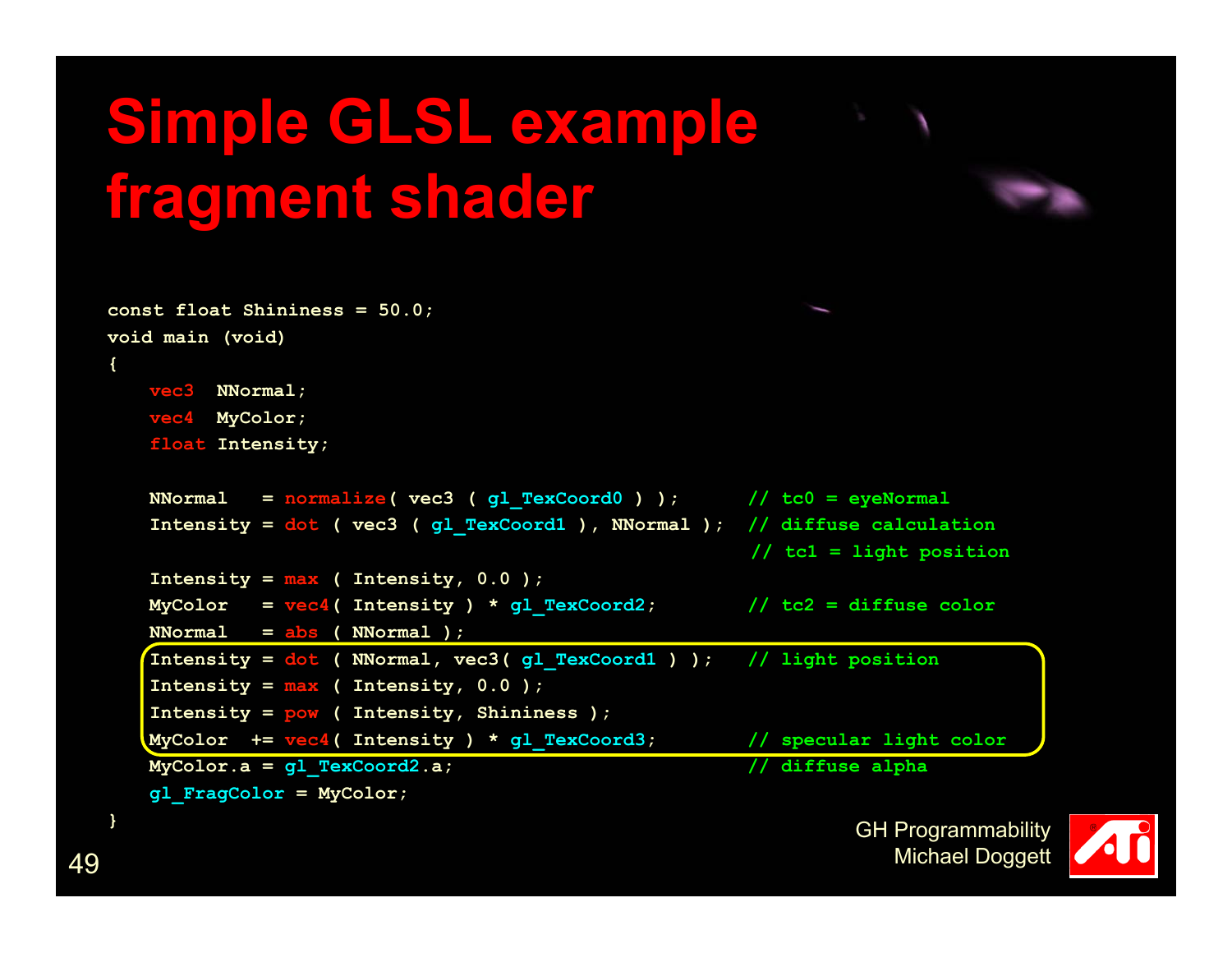```
const float Shininess = 50.0;
void main (void)
{
```

```
vec3 NNormal;
vec4 MyColor;
```






**}**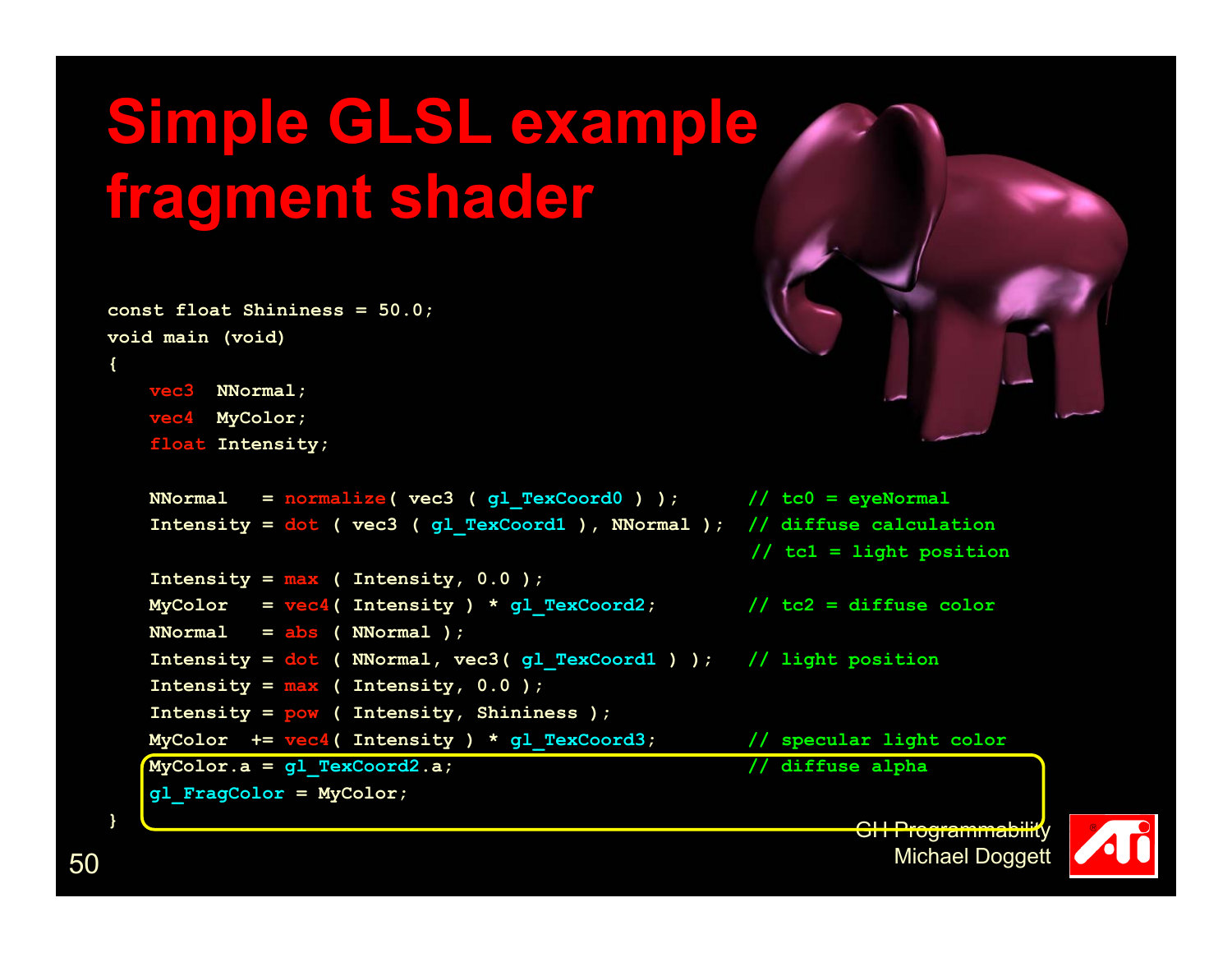### **Computation on GPUs**

- $\mathcal{L}_{\mathcal{A}}$  *Fast Computation of Generalized Voronoi Diagrams Using Graphics Hardware*
	- Hoff et al. 99
	- use polygon scan-conversion and depth comparison
- $\mathcal{L}_{\mathcal{A}}$  *Interactive Multi-Pass Programmable Shading*
	- $\overline{\phantom{0}}$ Peercy00
	- $\textcolor{red}{\blacksquare}$  Treat the OpenGL architecture as a general SIMD computer
- $\mathcal{L}_{\mathcal{A}}$  *Physically-Based Visual Simulation on Graphics Hardware*
	- $\blacksquare$ Mark Harris et. al., GH02
	- $\Box$  Coupled map lattice stored in a texture
		- continuous values on a discrete lattice
	- **E** simulations of convection, reaction-diffusion, and boiling

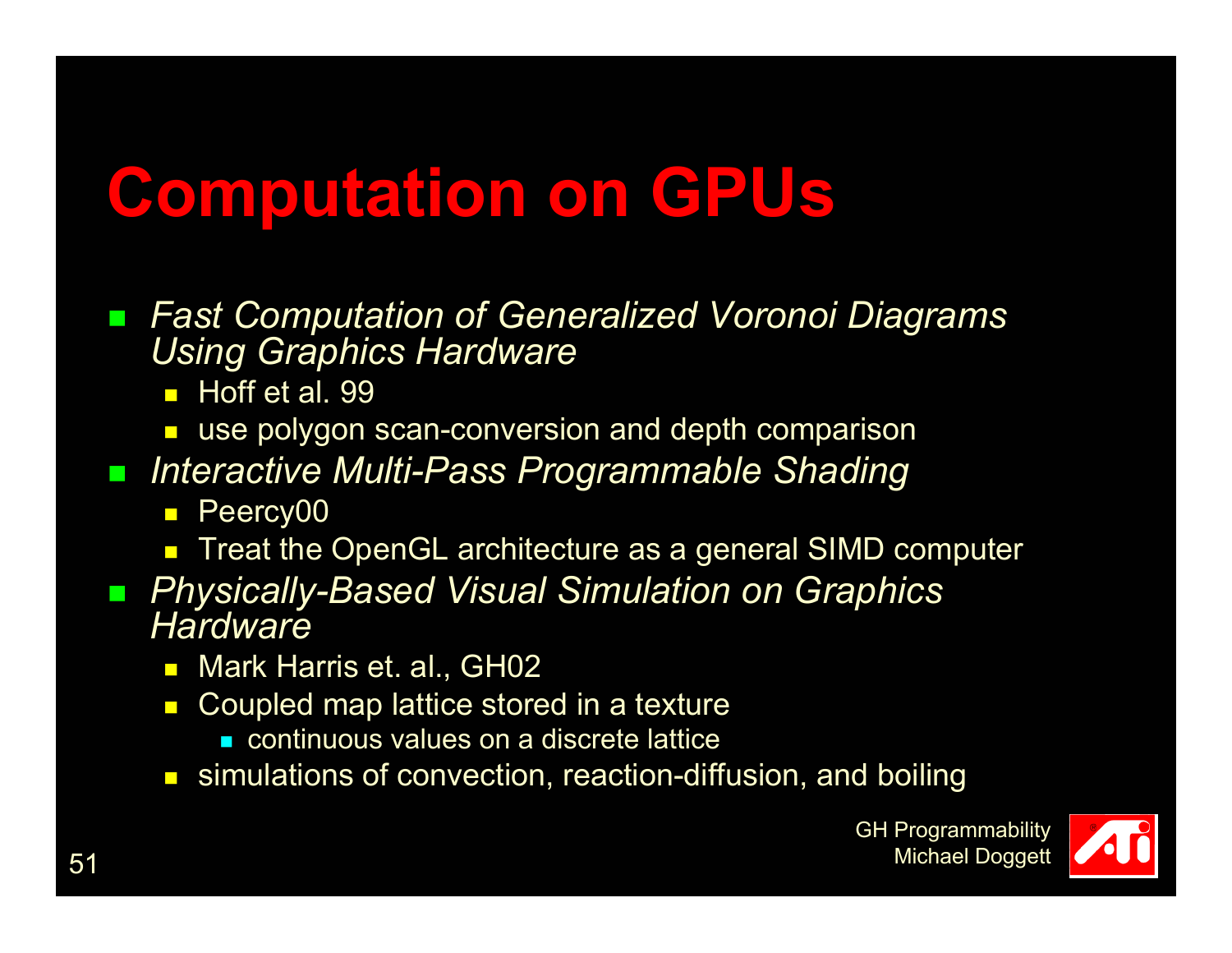### **Computation on GPUs**

- $\mathcal{L}_{\mathcal{A}}$  Simulation and Computation, GH03 session
	- $\overline{\phantom{0}}$  *Simulation of Cloud Dynamics on Graphics Hardware*
		- Harris et al.
	- *A Multigrid Solver for Boundary Value Problems Using Programmable Graphics Hardware*
		- Goodnight et al.
	- *The FFT on a GPU*
		- Moreland et al.
- $\mathbf{r}$  GPUs as Stream Processors, GH03 panel
	- $\overline{\phantom{a}}$ *Data Parallel Computing on Graphics Hardware*, Ian Buck
	- $\blacksquare$  "Brook" stream API
		- **objective is to abstract computational functionality**

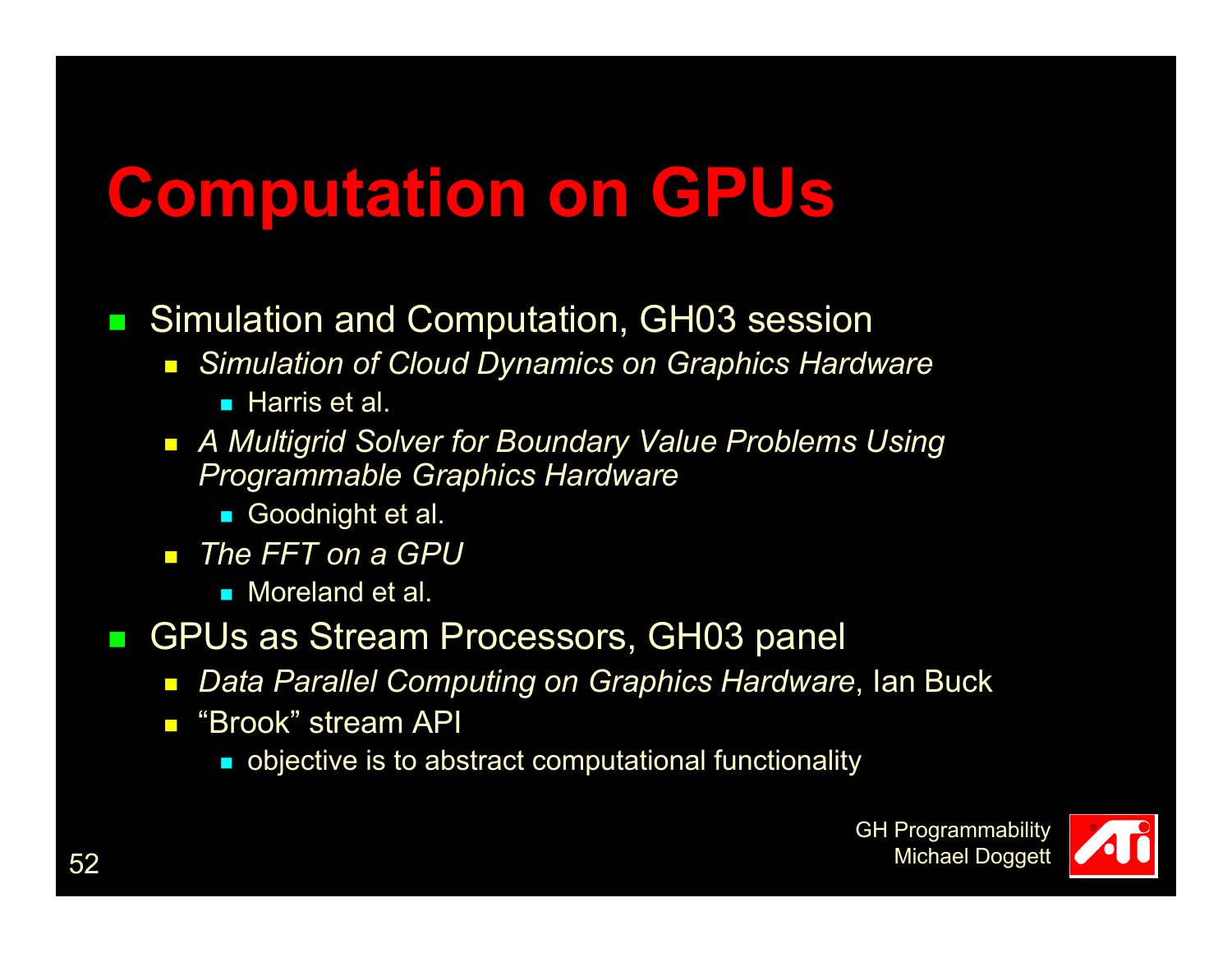### **Computation on GPUs**

#### e<br>Sa SIGGRAPH2003 session

- Thursday, 3.45-5.30
- $\overline{\phantom{a}}$ Bolz et. al., Sparse matrix solvers
- $\overline{\phantom{0}}$  Krüger et. al., Krüger, Westermann
	- *Linear Algebra Operators for GPU Implementation of Numerical Algorithms*
	- $\mathcal{L}_{\mathcal{A}}$ Framework for linear algebra operators
	- Navier-Stokes Demo

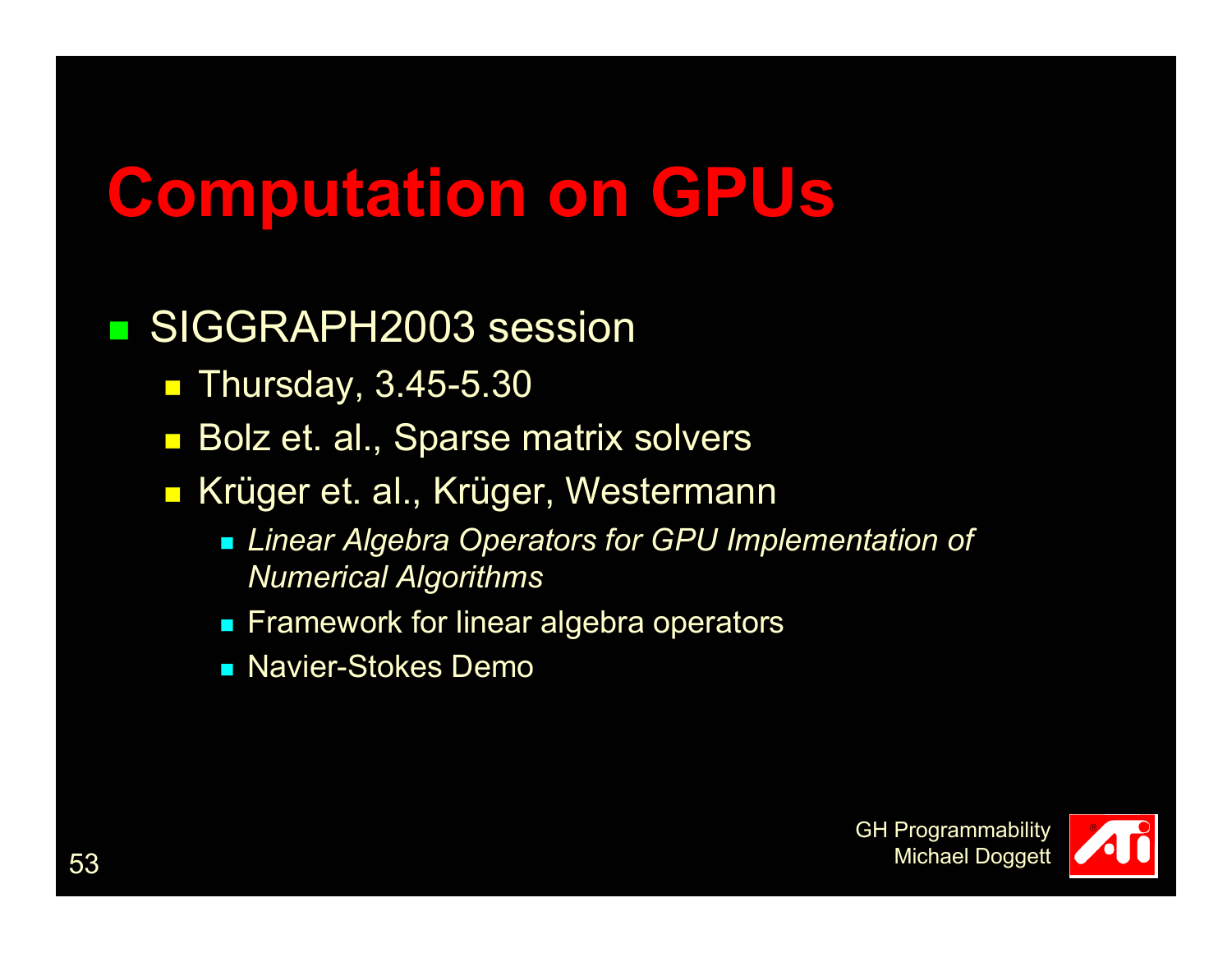## **Summary**

#### e<br>Sa GPU is

- $\textcolor{red}{\blacksquare}$  highly parallel
- $\Box$  very programmable
	- $\blacksquare$  low and high levels
- **n** increasing in performance and maintaining a low cost
	- $\textcolor{red}{\bullet}$  driven by a demanding consumer application